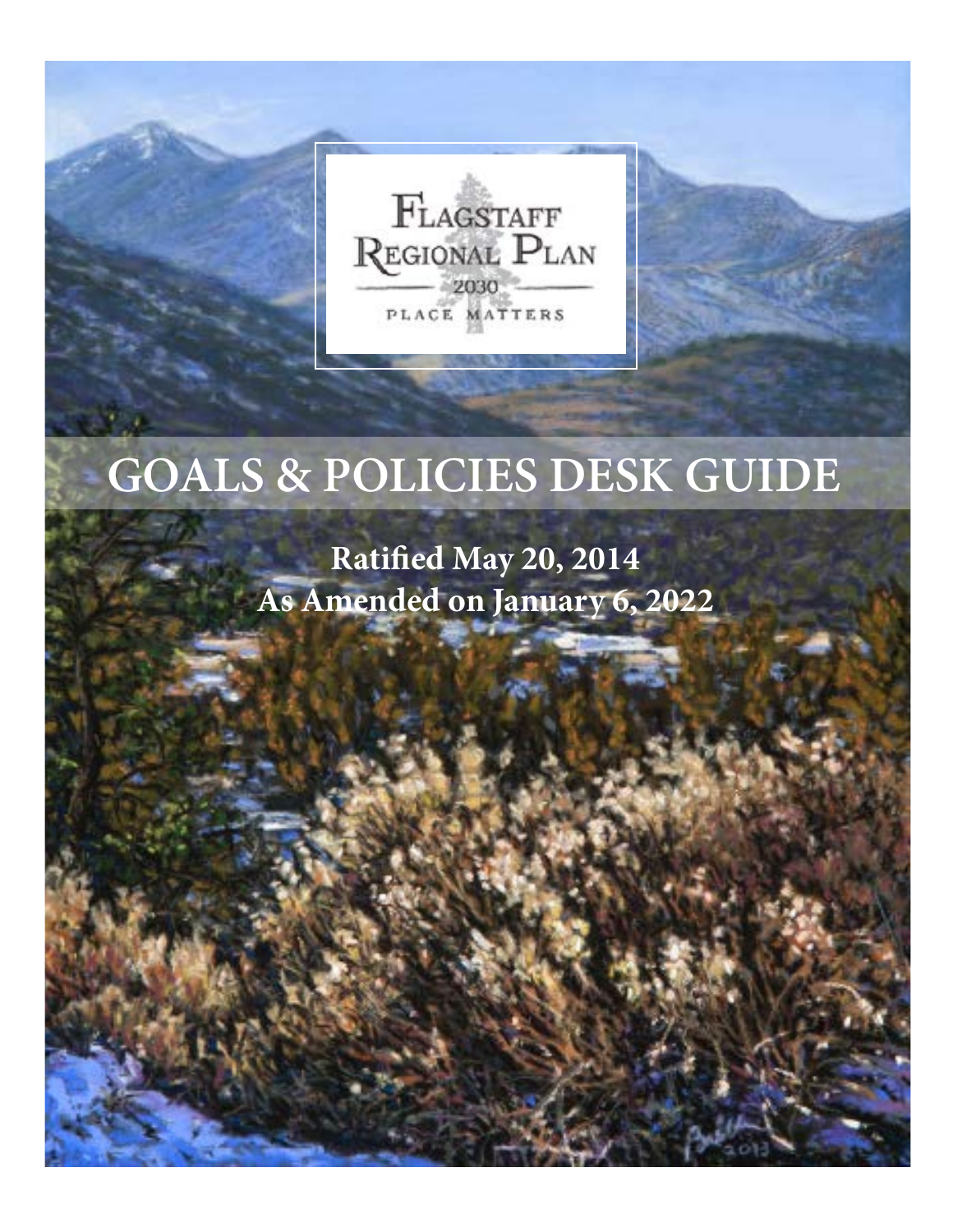### ABOUT THE FLAGSTAFF REGIONAL PLAN'S GOALS & POLICIES

The Flagstaff Regional Plan 2030 is used for decision making so that Flagstaff City government is accountable for publicly derived policy outcomes and goals. It also provides the basis for policies and regulations to guide physical and economic development within the Flagstaff region. The Plan is used as a guide, or roadmap, for the future of the City and the region; and it establishes priorities for public decisions and direction for complementary private decisions, thereby striving to establish predictability in the decision-making process.

This document consolidates the goals and policies in Flagstaff Regional Plan 2030. It is intended to provide a reference for City staff, when preparing and interpreting City reports, agendas, work programs, budgets, grant writing, and other reporting requirements based on the Regional Plan. More complex analysis, such as development review, may require an examination of the entire document, and therefore, this desk guide is meant to supplement and not replace the Flagstaff Regional Plan 2030. While all the goals and policies in the Plan are directed to future needs and accomplishments, it is important to understand that many of them also reflect ongoing programs, initiatives, and actions already implemented by City, County, and other policy and decision makers. Goals and policies in this document do not override the community's ability or inability to fund the recommended actions.

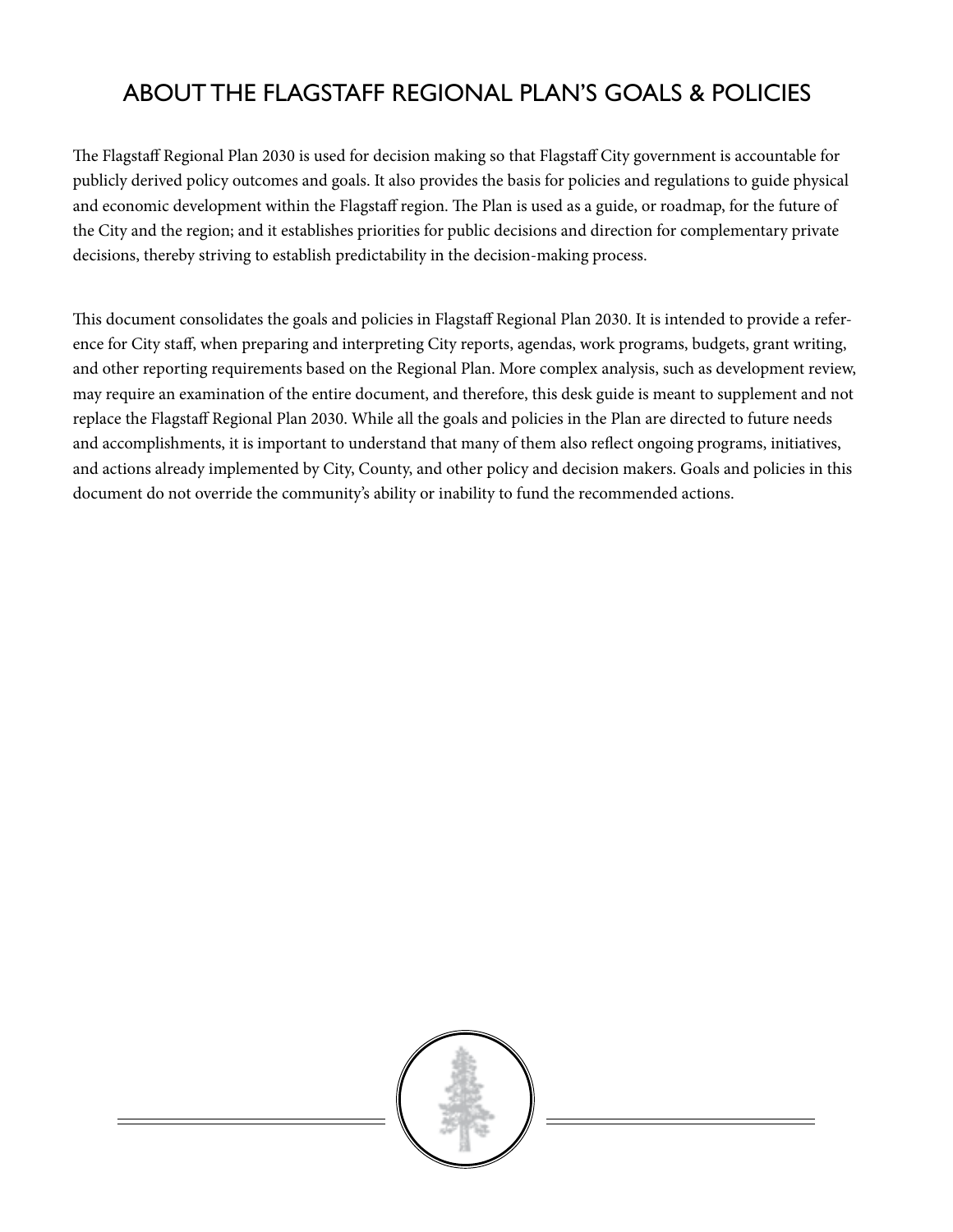## Chapter IV - Environmental Planning & Conservation

#### AIR QUALITY GOALS AND POLICIES **Page IV-10**

| Goal E&C.I. Proactively improve and<br>maintain the region's air quality.                                                                                                                                                                                                                                             | Policy E&C.1.1. Engage public agencies concerned with the improvement of air<br>quality, and implement state and regional plans and programs to attain overall<br>federal air quality standards (in particular ozone, particulate matter, and carbon<br>monoxide) on a long- term basis.<br>Policy E&C.1.2. Pursue reduction of total emissions of high-priority pollutants<br>from commercial and industrial sources and area- wide smoke emissions.<br>Policy E&C.1.3. Encourage strategies and partnerships to mitigate dust.<br>Policy E&C.1.4. Maintain air quality through pursuit of non-polluting industry and<br>commercial enterprises.<br>Policy E&C.1.5. Seek feasible alternatives to reduce the smoke produced through<br>prescribed burns and slash piles while continuing efforts to return fire to its natu-<br>ral role in the ecosystem.                                              |
|-----------------------------------------------------------------------------------------------------------------------------------------------------------------------------------------------------------------------------------------------------------------------------------------------------------------------|----------------------------------------------------------------------------------------------------------------------------------------------------------------------------------------------------------------------------------------------------------------------------------------------------------------------------------------------------------------------------------------------------------------------------------------------------------------------------------------------------------------------------------------------------------------------------------------------------------------------------------------------------------------------------------------------------------------------------------------------------------------------------------------------------------------------------------------------------------------------------------------------------------|
| CLIMATE CHANGE AND ADAPTATION GOALS AND POLICIES                                                                                                                                                                                                                                                                      | Page IV-12                                                                                                                                                                                                                                                                                                                                                                                                                                                                                                                                                                                                                                                                                                                                                                                                                                                                                               |
| <b>Goal E&amp;C.2. Achieve carbon neutrality</b><br>for the Flagstaff community by 2030.                                                                                                                                                                                                                              | Policy E&C.2.1. Encourage the reduction of all energy and material consumption.<br>Policy E&C.2.2. Promote investments that create a more connected and efficient<br>community, decrease emissions from transportation and building energy, and<br>strengthen climate resiliency.<br>Policy E&C.2.3. Review and revise existing regulations, standards, and plans (codes,<br>ordinances, etc.) to reduce community greenhouse gas emissions.<br>Policy E&C.2.4. Promote developments that help the community achieve carbon<br>neutrality through strategies that reduce the project's emissions from transporta-<br>tion, energy, and consumption.                                                                                                                                                                                                                                                      |
| Goal E&C.3. Prepare Flagstaff's commu-<br>nity systems and resources to be more<br>resilient to climate change impacts, and<br>address climate change in a manner<br>that prioritizes those most impacted<br>and ensures the costs and benefits of<br>climate adaptation and mitigation are<br>equitably distributed. | Policy E&C.3.1. Develop and implement a comprehensive and proactive approach<br>to prepare the community for and to minimize the impacts of climate change<br>induced hazards.<br>Policy E&C.3.2. Review and revise existing regulations, standards, and plans (codes,<br>ordinances, etc.) to reduce the community's vulnerability to climate change im-<br>pacts and reduce the disproportionate impacts on vulnerable communities.<br>Policy E&C.3.3. Invest in forest health and watershed protection measures.<br>Policy E&C.3.4. Increase the region's preparedness for extreme climate events.<br>Policy E&C.3.5. Improve the ability of vulnerable community members to adapt<br>and thrive amidst the pressures of climate change.<br>Policy E&C.3.6. Commit to equitably distribute the burdens and benefits of cli-<br>mate action policies and investments to all segments of the community. |
| Goal E&C.4. Integrate available sci-<br>ence into policies governing the use<br>and conservation of Flagstaff's natural<br>resources.                                                                                                                                                                                 | Policy E&C.4.1. Assess vulnerabilities and risks of Flagstaff's natural resources in<br>the context of anticipated climate changes and resulting changes to Flagstaff's<br>systems.<br>Policy E&C.4.2. Develop water use policies that attempt to integrate current best<br>projections of climate change effects on the Colorado Plateau's water resources<br>and emphasize conservation.                                                                                                                                                                                                                                                                                                                                                                                                                                                                                                               |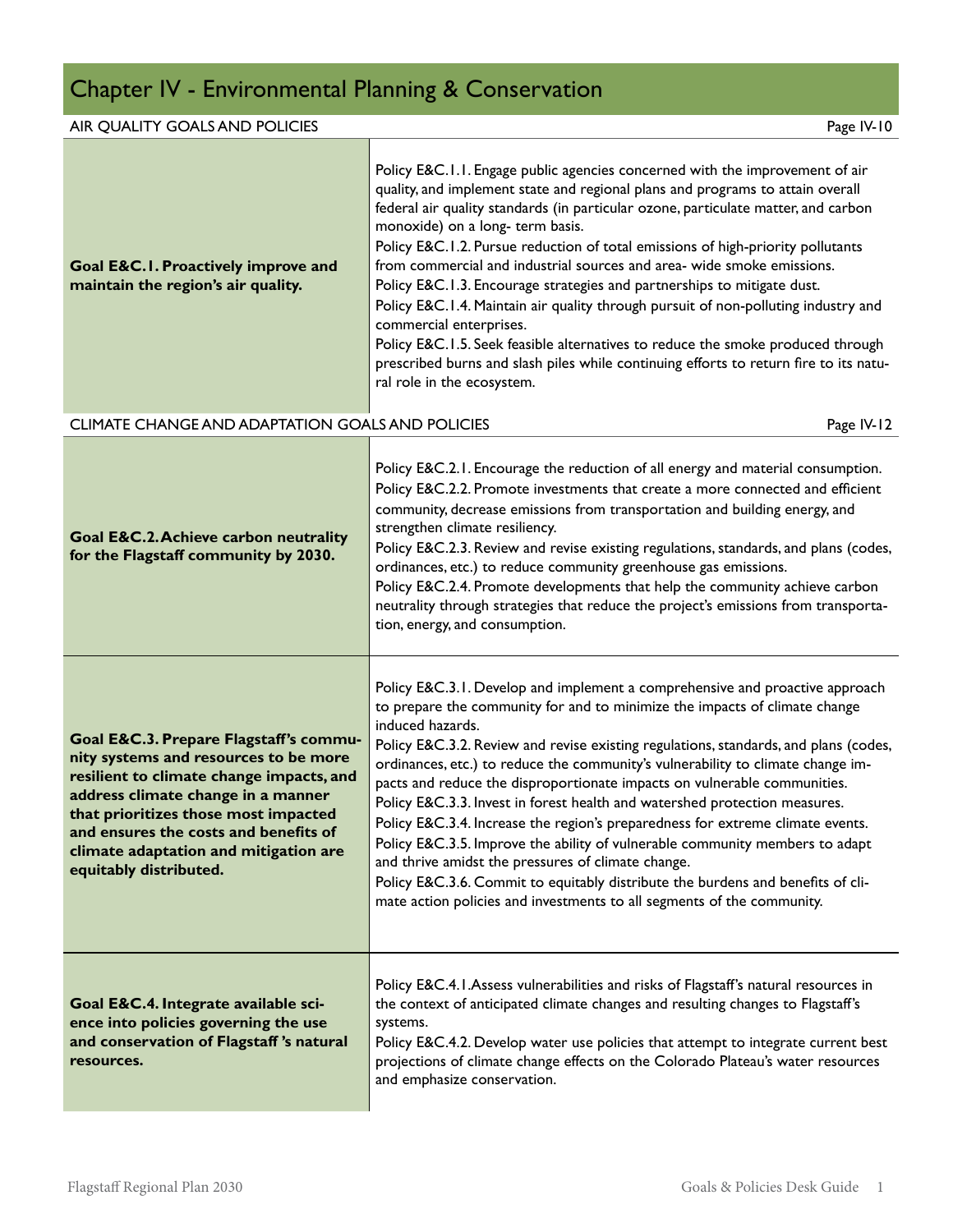| Goal E&C.5. Preserve dark skies as an<br>unspoiled natural resource, basis for an<br>important economic sector, and core<br>element of community character.                          | Policy E&C.5.1. Evaluate the impacts of the retention of dark skies regarding<br>lighting infrastructure and regulatory changes, land use decisions or changes, and<br>proposed transportation developments within the region.<br>Policy E&C.5.2. Encourage and incentivize voluntary reduction of "exempt" light-<br>ing that degrades night sky visibility, and work to prevent light trespass whenever<br>possible in both public and private areas.<br>Policy E&C.5.3. Continue to enforce dark sky ordinances.<br>Policy E&C.5.4. Encourage uses within Lighting Zone I of the lighting codes of the<br>City and County that do not require outdoor lighting, and discourage those which<br>require all-night lighting.                                                                                                                                                                                                                                                                                                                                                                                                                                                                                                                                                                                                                                                                                                                                                                                                                                                                                                                                                                              |
|--------------------------------------------------------------------------------------------------------------------------------------------------------------------------------------|-----------------------------------------------------------------------------------------------------------------------------------------------------------------------------------------------------------------------------------------------------------------------------------------------------------------------------------------------------------------------------------------------------------------------------------------------------------------------------------------------------------------------------------------------------------------------------------------------------------------------------------------------------------------------------------------------------------------------------------------------------------------------------------------------------------------------------------------------------------------------------------------------------------------------------------------------------------------------------------------------------------------------------------------------------------------------------------------------------------------------------------------------------------------------------------------------------------------------------------------------------------------------------------------------------------------------------------------------------------------------------------------------------------------------------------------------------------------------------------------------------------------------------------------------------------------------------------------------------------------------------------------------------------------------------------------------------------|
| ECOSYSTEM HEALTH GOALS AND POLICIES                                                                                                                                                  | Page IV-15                                                                                                                                                                                                                                                                                                                                                                                                                                                                                                                                                                                                                                                                                                                                                                                                                                                                                                                                                                                                                                                                                                                                                                                                                                                                                                                                                                                                                                                                                                                                                                                                                                                                                                |
| Goal E&C.6. Protect, restore and im-<br>prove ecosystem health and maintain<br>native plant and animal community<br>diversity across all land ownerships in<br>the Flagstaff region. | Policy E&C.6.1. Encourage public awareness that the region's ponderosa pine for-<br>est is a fire-dependent ecosystem and strive to restore more natural and sustain-<br>able forest composition, structure, and processes.<br>Policy E&C.6.2. Encourage all landowners and land management agencies to em-<br>phasize forest ecosystem restoration and catastrophic fire risk reduction for the<br>lands under their respective jurisdictions.<br>Policy E&C.6.3. Promote protection, conservation, and ecological restoration of<br>the region's diverse ecosystem types and associated animals.<br>Policy E&C.6.4. Support collaborative efforts to return local native vegetation,<br>channel structure and, where possible and applicable, preservation and restora-<br>tion of in-stream flows to the region's riparian ecosystem.<br>Policy E&C.6.5. Preserve Flagstaff's wetland areas and discourage inappropriate<br>development that may adversely affect them and the ecosystem services they<br>provide.<br>Policy E&C.6.6. Support cooperative efforts for forest health initiatives or prac-<br>tices, such as the Four Forest Restoration Initiative (4FRI), to support healthy<br>forests and protect our water system.<br>Policy E&C.6.7. Use best practices to control the spread of exotic and invasive<br>plants, weeds, and animals, and eradicate where possible.<br>Policy E&C.6.8. Disturbed areas for improvements and landscaping for new de-<br>velopments shall emphasize the use of native, drought-tolerant or edible species<br>appropriate to the area.<br>Policy E&C.6.9. Develop guidelines to minimize the use of herbicides, insecticides,<br>and similar materials. |
| <b>ENVIRONMENTALLY SENSITIVE LANDS GOALS AND POLICIES</b>                                                                                                                            | Page IV-16                                                                                                                                                                                                                                                                                                                                                                                                                                                                                                                                                                                                                                                                                                                                                                                                                                                                                                                                                                                                                                                                                                                                                                                                                                                                                                                                                                                                                                                                                                                                                                                                                                                                                                |
|                                                                                                                                                                                      | Policy E&C.7.1. Design development proposals and other land management activi-                                                                                                                                                                                                                                                                                                                                                                                                                                                                                                                                                                                                                                                                                                                                                                                                                                                                                                                                                                                                                                                                                                                                                                                                                                                                                                                                                                                                                                                                                                                                                                                                                            |

**Goal E&C.7. Give special consideration to environmentally sensitive lands in the development design and review process.** ties to minimize the alteration of natural landforms and maximize conservation of distinctive natural features. Policy E&C.7.2. Favor the use of available mechanisms at the City and County level for the preservation of environmentally sensitive lands, including but not limited to public acquisition, conservation easements, transfer of development rights, or clustered development with open space designations.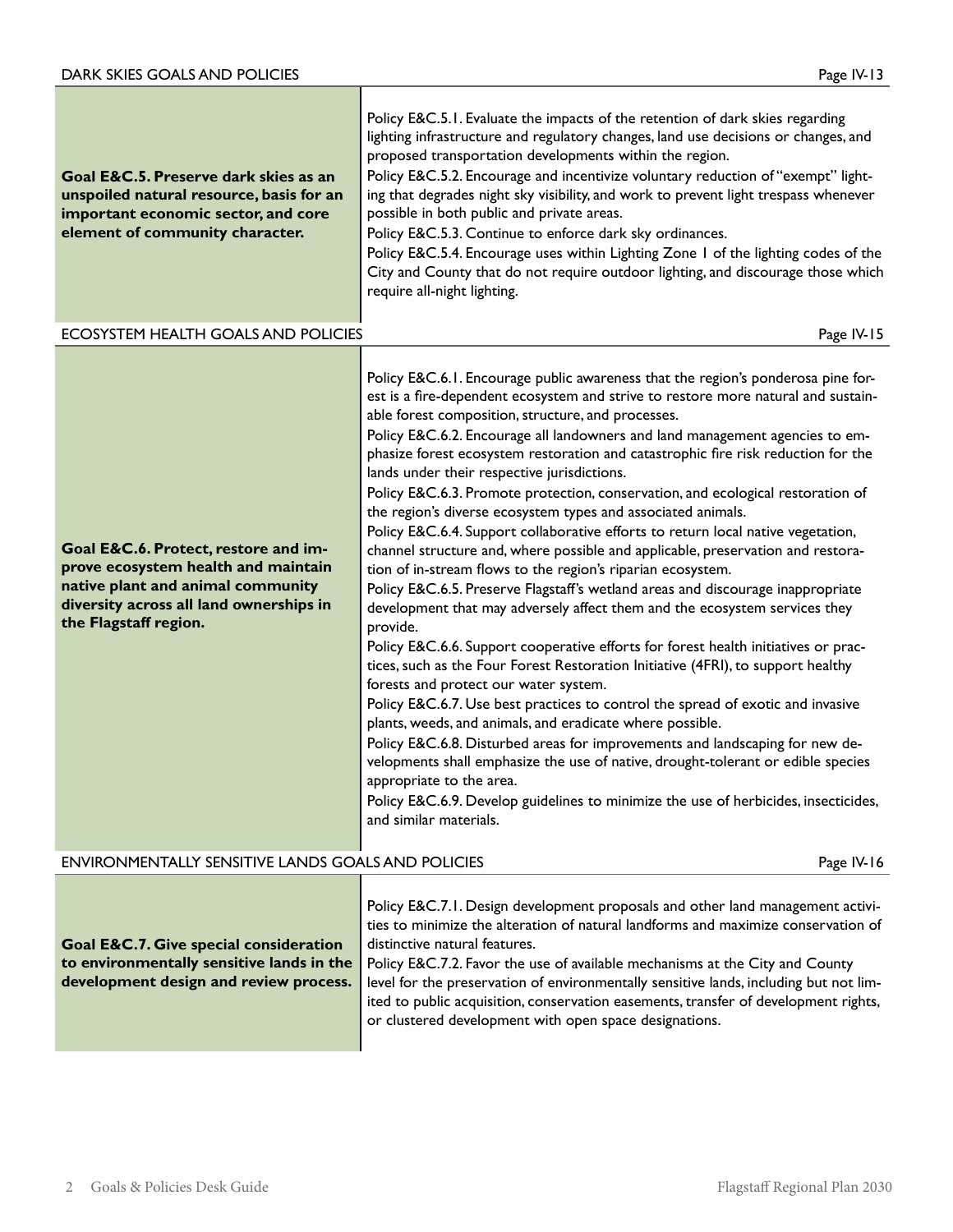| Goal E&C.8. Maintain areas of natural<br>quiet and reduce noise pollution.                                                                                                                       | Policy E&C.8.1. Establish location-appropriate sound management tools with mea-<br>surable criteria. Policy E&C.8.2. Evaluate land uses and transportation proposals<br>for their potential noise impacts.                                                                                                                                                                                                                                                                                                                                                                                                                                                                                                                                                                                                                                                                                                                                                                                                                                                                                                                   |
|--------------------------------------------------------------------------------------------------------------------------------------------------------------------------------------------------|------------------------------------------------------------------------------------------------------------------------------------------------------------------------------------------------------------------------------------------------------------------------------------------------------------------------------------------------------------------------------------------------------------------------------------------------------------------------------------------------------------------------------------------------------------------------------------------------------------------------------------------------------------------------------------------------------------------------------------------------------------------------------------------------------------------------------------------------------------------------------------------------------------------------------------------------------------------------------------------------------------------------------------------------------------------------------------------------------------------------------|
| SOILS GOALS AND POLICIES                                                                                                                                                                         | Page IV-17                                                                                                                                                                                                                                                                                                                                                                                                                                                                                                                                                                                                                                                                                                                                                                                                                                                                                                                                                                                                                                                                                                                   |
| Goal E&C.9. Protect soils through con-<br>servation practices.                                                                                                                                   | Policy E&C.9.1. County Policy: In areas of shallow or poor soils where standard<br>on-site wastewater systems are not feasible, give preference to very low-density<br>development, integrated conservation design, a centralized treatment facility, and<br>technologically advanced environmentally sensitive systems.<br>Policy E&C.9.2. Construction projects employ strategies to minimize disturbed<br>area, soil compaction, soil erosion, and destruction of vegetation.                                                                                                                                                                                                                                                                                                                                                                                                                                                                                                                                                                                                                                             |
| <b>WILDLIFE GOALS AND POLICIES</b>                                                                                                                                                               | Page IV-19                                                                                                                                                                                                                                                                                                                                                                                                                                                                                                                                                                                                                                                                                                                                                                                                                                                                                                                                                                                                                                                                                                                   |
| Goal E&C.10. Protect indigenous wildlife<br>populations, localized and larger-scale<br>wildlife habitats, ecosystem processes,<br>and wildlife movement areas through-<br>out the planning area. | Policy E&C.10.1. Encourage local development to protect, conserve, and when<br>possible enhance and restore wildlife habitat.<br>Policy E&C.10.2. Protect, conserve, and when possible enhance and restore wild-<br>life habitat on public land.<br>Policy E&C.10.3. Protect sensitive and uncommon habitats such as ephemeral<br>wetlands, riparian habitats, springs and seeps, rare plant communities, and open<br>prairie ecosystems including the physical elements such as water sources and<br>soil types on which they depend through open space acquisition efforts, avoiding<br>these features in the design of subdivisions and other development, etc.<br>Policy E&C.10.4. Support the control and removal of terrestrial and aquatic exotic<br>and invasive animals.<br>Policy E&C.10.5. Support the development of watchable wildlife recreation op-<br>portunities.<br>Policy E&C.10.6. Conserve and restore important wildlife corridors throughout<br>the planning area to allow wildlife to find suitable habitat in the face of climate<br>change by moving along vegetational and elevational gradients. |

### Chapter V - Open Space

#### OPEN SPACE GOALS AND POLICIES **Page V-5**

**Goal OS.1. The region has a system of open lands, such as undeveloped natural areas, wildlife corridors and habitat areas, trails, access to public lands, and greenways to support the natural environment that sustains our quality of life, cultural heritage, and ecosystem health.**

Policy OS.1.1. Establish a Conservation Land System supported by stakeholders (federal, state, city, county, non-profit, and interested citizens) to inventory, map, update, and manage the region's green infrastructure including open space planning, acquisition, conservation, protection, and long-term management and maintenance.

Policy OS.1.2. While observing private property rights, preserve natural resources and priority open lands, under the general guidance of the *Flagstaff Area Open Space and Greenways Plan* and the Natural Environment maps.

Policy OS.1.3. Use open spaces as natural environment buffer zones to protect scenic views and cultural resources, separate disparate uses, and separate private development from public lands, scenic byways, and wildlife habitats.

Policy OS.1.4. Use open space as opportunities for non-motorized connectivity, to interact with nature, and to enjoy the views and quiet.

Policy OS.1.5. Integrate open space qualities into the built environment.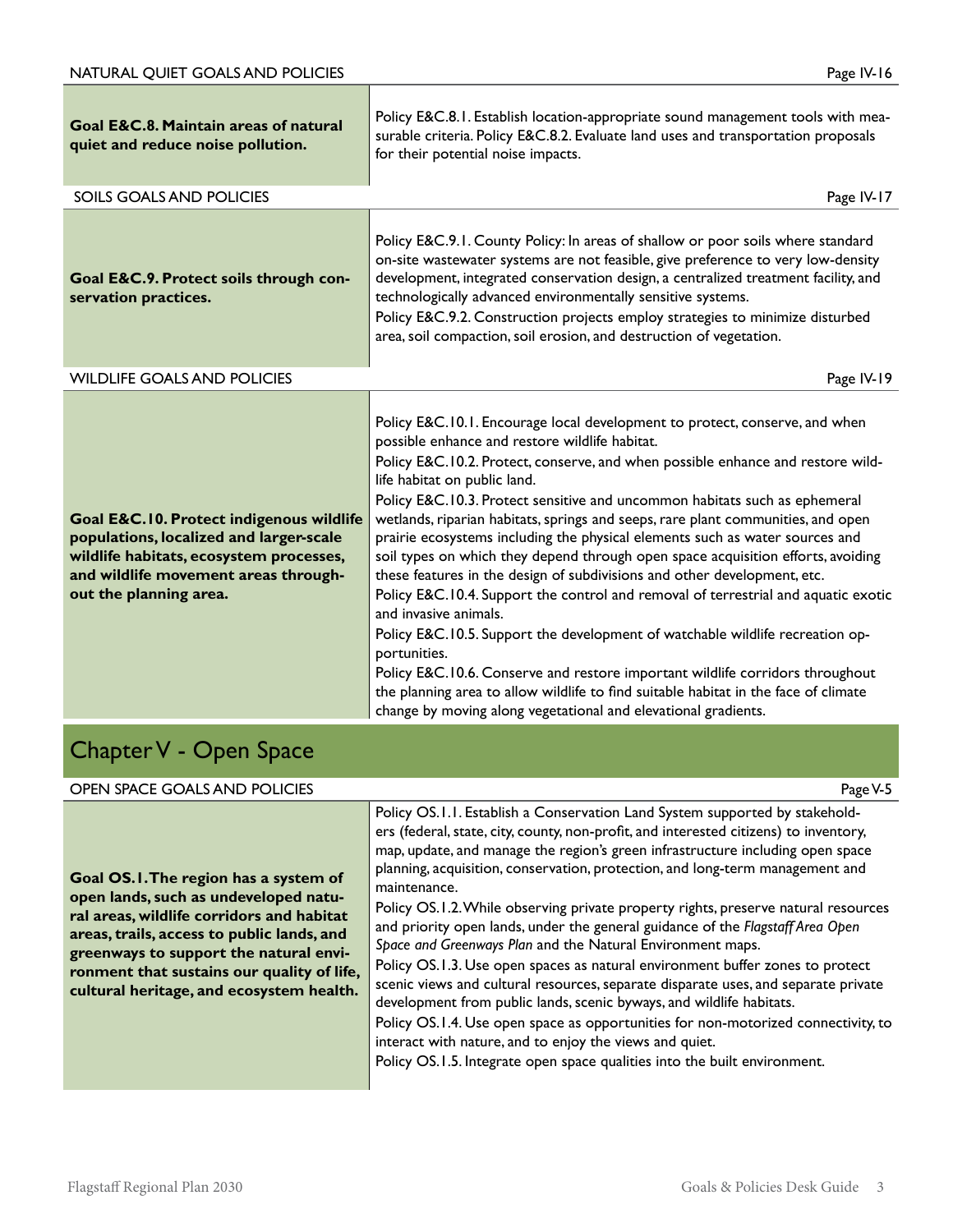## Chapter VI - Water Resources

| <b>WATER SOURCES GOALS AND POLICIES</b><br>Page VI-8                                                                                                                                                                                                                                                  |                                                                                                                                                                                                                                                                                                                                                                                                                                                                                                                                                                                                                                                                                                                                                                                                                                                                                                                                                                                                                                                                                                                                                                                                                                      |
|-------------------------------------------------------------------------------------------------------------------------------------------------------------------------------------------------------------------------------------------------------------------------------------------------------|--------------------------------------------------------------------------------------------------------------------------------------------------------------------------------------------------------------------------------------------------------------------------------------------------------------------------------------------------------------------------------------------------------------------------------------------------------------------------------------------------------------------------------------------------------------------------------------------------------------------------------------------------------------------------------------------------------------------------------------------------------------------------------------------------------------------------------------------------------------------------------------------------------------------------------------------------------------------------------------------------------------------------------------------------------------------------------------------------------------------------------------------------------------------------------------------------------------------------------------|
| Goal WR.I. Maintain a sustainable water<br>budget incorporating regional hydrology,<br>ecosystem needs, and social and eco-<br>nomic well-being.                                                                                                                                                      | Policy WR.1.1. Participate in and support regional processes to develop a sustain-<br>able water budget.<br>Policy WR.1.2. Seek regional opportunities to partner with resource land manag-<br>ers and adjacent landowners to improve water yield and hydrologic processes.                                                                                                                                                                                                                                                                                                                                                                                                                                                                                                                                                                                                                                                                                                                                                                                                                                                                                                                                                          |
| Goal WR.2. Manage a coordinated sys-<br>tem of water, wastewater, and reclaimed<br>water utility service facilities and<br>resources at the City level and identify<br>funding to pay for new resources.                                                                                              | Policy WR.2.1. Develop and adopt an integrated water master plan that addresses<br>water resources, water production and its distribution, wastewater collection and<br>its treatment, and reclaimed water treatment and its distribution.<br>Policy WR.2.2. Maintain and develop facilities to provide reliable, safe, and cost-<br>effective water, wastewater, and reclaimed water services.<br>Policy WR.2.3. Develop programs to minimize lost and unaccounted for water to<br>acceptable levels.<br>Note: Specific thresholds will be included in the City's water policy.                                                                                                                                                                                                                                                                                                                                                                                                                                                                                                                                                                                                                                                     |
| <b>WATER DEMAND GOALS AND POLICIES</b>                                                                                                                                                                                                                                                                | Page VI-13                                                                                                                                                                                                                                                                                                                                                                                                                                                                                                                                                                                                                                                                                                                                                                                                                                                                                                                                                                                                                                                                                                                                                                                                                           |
| Goal WR.3. Satisfy current and future<br>human water demands and the needs<br>of the natural environment through sus-<br>tainable and renewable water resources<br>and strategic conservation measures.                                                                                               | Policy WR.3.1. Work together with regional partners to address regional human<br>and environmental water needs.<br>Policy WR.3.2. Favor low-water consuming businesses and industries over water-<br>intensive uses.<br>Policy WR.3.3. Integrate sound water conservation and reuse systems into new<br>and updated public facilities.<br>Policy WR.3.4. Use reclaimed water and rainwater harvesting wherever appropri-<br>ate and practical.<br>Policy WR.3.5. Encourage private well owners to install meters to understand<br>how much water is used as well as alert property owners to possible leaks.<br>Policy WR.3.6. All large turf areas (e.g. schools, parks, golf courses, etc.) should<br>use reclaimed water or other approved rain harvesting techniques for irrigation<br>purposes.<br><b>City-Specific Policies</b><br>Policy WR.3.7. Calculate the volume of local water resources it has available and<br>make periodic updates as appropriate.<br>Policy WR.3.8. Implement a water management program that creates a linkage<br>between new growth and a minimum 100-year water supply.<br>Policy WR.3.9. Identify adequate funding sources to pay for new resources for a<br>long-term renewable water supply. |
| Goal WR.4. Logically enhance and ex-<br>tend the City's public water, wastewater,<br>and reclaimed water services including<br>their treatment, distribution, and col-<br>lection systems in both urbanized and<br>newly developed areas of the City to<br>provide an efficient delivery of services. | Policy WR.4.1. Use the Regional Plan as a guide for the Utilities Integrated Master<br>Plan to better plan for the necessary infrastructure sizing and location to accom-<br>modate planned growth and resource management.<br>Policy WR.4.2. Maintain, at the City level, a financially stable utility to provide reli-<br>able, high quality utility services.<br>Policy WR.4.3. Development requiring public utility services will be located within<br>the Urban Growth Boundary.                                                                                                                                                                                                                                                                                                                                                                                                                                                                                                                                                                                                                                                                                                                                                |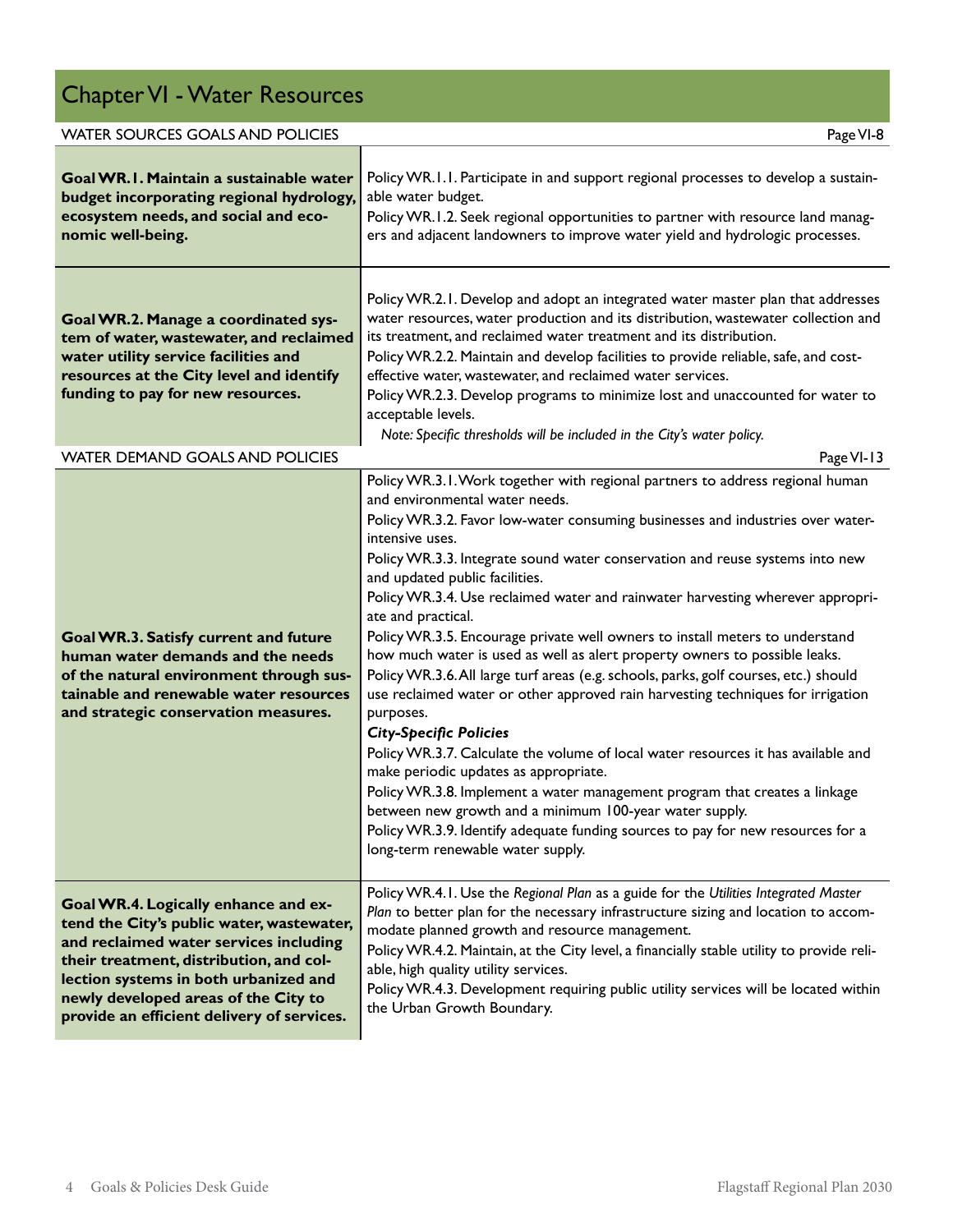#### STORMWATER AND WATERSHED MANAGEMENT GOALS AND POLICIES PAGE AND RESERVE Page VI-18

| Goal WR.5. Manage watersheds and<br>stormwater to address flooding con-<br>cerns, water quality, environmental<br>protections, and rainwater harvesting. | Policy WR.5.1. Preserve and restore existing natural watercourse corridors, in-<br>cluding the 100-year floodplain, escarpments, wildlife corridors, natural vegetation,<br>and other natural features using methods that result in a clear legal obligation to<br>preserve corridors in perpetuity, where feasible.<br>Policy WR.5.2. Incorporate pedestrian access, trails, and watchable wildlife oppor-<br>tunities into natural watercourses when practical.<br>Policy WR.5.3. Identify downstream impacts as the result of development, and<br>provide for mitigation measures to address impacts. When possible, mitigations<br>should be non-structural in nature.<br>Policy WR.5.4. Develop any necessary stormwater infrastructure improvements<br>consistent with City of Flagstaff stormwater master plans or studies as adopted<br>by the City.<br>Policy WR.5.5. Give preference to regional detention facilities that are designed in<br>conjunction with smaller low-impact development features, rather than numer-<br>ous smaller dispersed basins. Encourage regional detention basins to incorporate<br>natural watershed characteristics as well as offering recreational components.<br>Policy WR.5.6. Implement stormwater harvesting techniques to support water<br>conservation strategies by collecting and using local precipitation in the vicinity<br>where it falls to support both human and overall watershed health needs.<br>Policy WR.5.7. Support healthy watershed characteristics through implementation<br>of practices, consistent with the City of Flagstaff Low Impact Design Manual, that<br>improve flood control and flood attenuation, stormwater quality, and water sus-<br>tainability; increase groundwater recharge; enhance open space quality; increase<br>biodiversity; and reduce land disturbance and soil compaction. |
|----------------------------------------------------------------------------------------------------------------------------------------------------------|-------------------------------------------------------------------------------------------------------------------------------------------------------------------------------------------------------------------------------------------------------------------------------------------------------------------------------------------------------------------------------------------------------------------------------------------------------------------------------------------------------------------------------------------------------------------------------------------------------------------------------------------------------------------------------------------------------------------------------------------------------------------------------------------------------------------------------------------------------------------------------------------------------------------------------------------------------------------------------------------------------------------------------------------------------------------------------------------------------------------------------------------------------------------------------------------------------------------------------------------------------------------------------------------------------------------------------------------------------------------------------------------------------------------------------------------------------------------------------------------------------------------------------------------------------------------------------------------------------------------------------------------------------------------------------------------------------------------------------------------------------------------------------------------------------------------------------------------------------------------------------|
| WATER QUALITY GOALS AND POLICIES                                                                                                                         | Page VI-19                                                                                                                                                                                                                                                                                                                                                                                                                                                                                                                                                                                                                                                                                                                                                                                                                                                                                                                                                                                                                                                                                                                                                                                                                                                                                                                                                                                                                                                                                                                                                                                                                                                                                                                                                                                                                                                                    |
| Goal WR.6. Protect, preserve, and<br>improve the quality of surface water,<br>groundwater, and reclaimed water in<br>the region.                         | Policy WR.6.1. Explore the feasibility of additional or alternative treatment<br>technologies for the City of Flagstaff and other surrounding regional wastewater<br>treatment systems, and monitor the research on the potential impacts on human<br>health and our regional water supplies.<br>Policy WR.6.2. Recognizing the concern about water quality, seek methods to<br>divert contaminants from the waste stream.<br>Policy WR.6.3. Implement best management practices to protect, restore, and<br>maintain surface waters and their contributing watersheds.<br>Note: Refer to best management practices adopted by the Arizona Department of<br>Environmental Quality at http://www/adeq.gov<br>Policy WR.6.4. Encourage low-impact development strategies.<br>Policy WR.6.5. Make City and County water quality data available and accessible<br>to the public.                                                                                                                                                                                                                                                                                                                                                                                                                                                                                                                                                                                                                                                                                                                                                                                                                                                                                                                                                                                                  |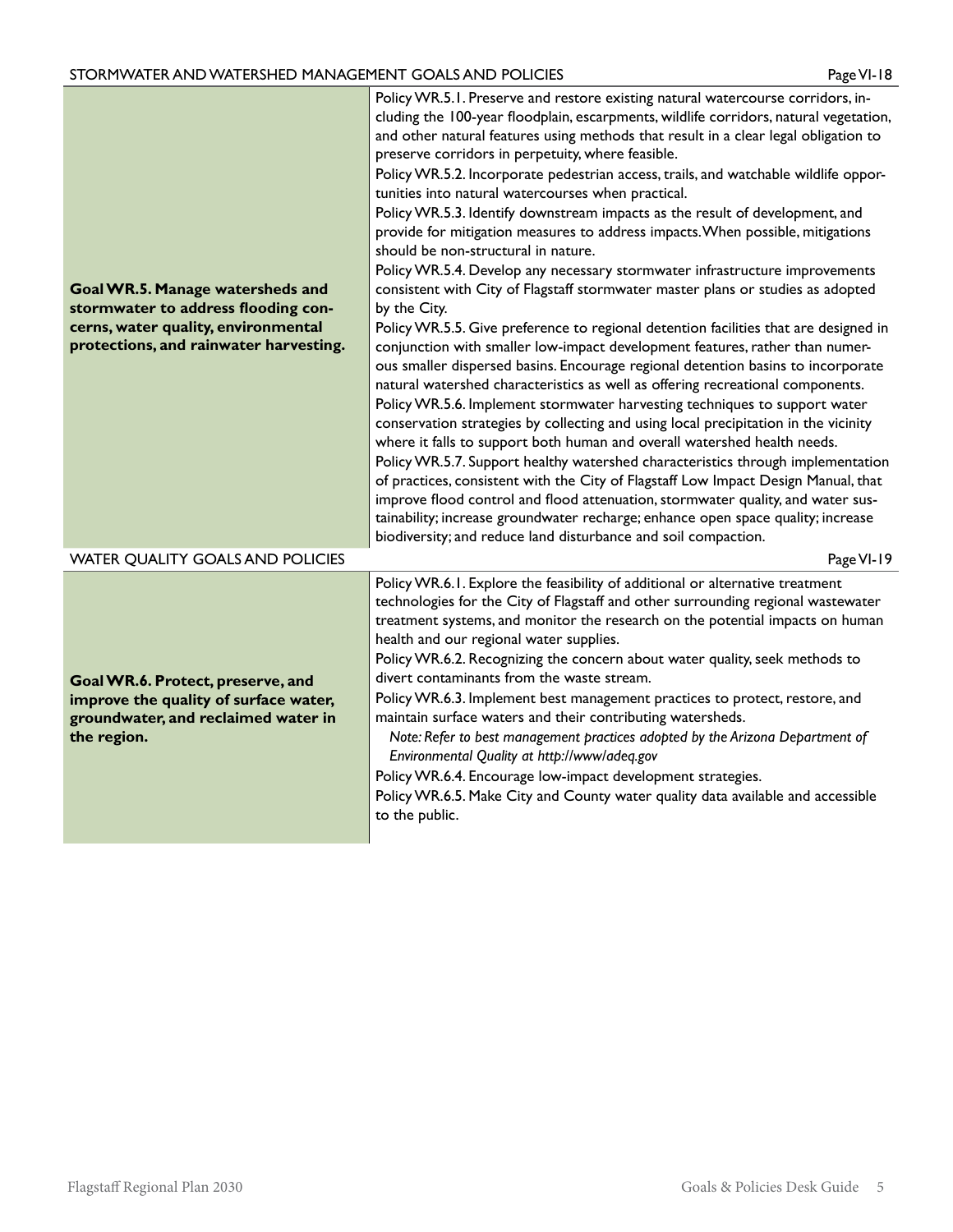#### EFFICIENT USE OF ENERGY GOALS AND POLICIES Page VII-3 **Goal E.1. Increase energy efficiency.** *Education* Policy E.1.1. Promote and encourage innovative building practices through instruction on efficient building materials and methodology. Policy E.1.2. Support workforce training for the installation and maintenance of energy-efficient technologies. Policy E.1.3. Empower all community members to make smarter energy choices through education and incentives. *Building* Policy E.1.4. Promote cost-effective, energy-efficient technologies and design in all new and retrofit buildings for residential, commercial, and industrial projects. Policy E.1.5. Promote and encourage the expansion and use of energy-efficient modes of transportation: a. Public transportation b. Bicycles c. Pedestrians Policy E.1.6. Develop land use regulations promoting land use patterns that increase energy efficiency. Policy E.1.7. Support policies and programming that reduce electricity, natural gas, and water consumption in order to conserve natural resources and reduce financial costs. Policy E.1.8. Incorporate alternative energy conservation and renewable energy systems in applicable codes. Policy E.1.9. Develop standards and guidelines to guide builders, architects, and developers toward optimal building, water use, and energy performance. Policy E.1.10. Incentivize energy efficiency and renewable energy technologies in construction projects. Policy E.1.11. Identify financing mechanisms to support water and energy efficiency improvements in public, residential, commercial, and industrial sectors. Policy E.1.12. Promote indigenous and local building materials and structures as climate-adaptable energy efficiency prototypes. *Transportation* Policy E.1.13. Promote and encourage the use of fuel-efficient vehicles that use renewable fuels. RENEWABLE ENERGY GOALS AND POLICIES AND RESOLUTION CONTROL CONTROL INTERNATIONAL PAGE VII-5 **Goal E.2. Expand production and use of renewable energy.** Policy E.2.1. Promote renewable energy sources that reduce demand upon fossil fuels and other forms of generation that produce waste. Policy E.2.2. Preserve opportunities for development of renewable energy resources in the planning process. Policy E.2.3. Promote renewable energy pilot programs as a showcase to educate the public and the development community. Policy E.2.4. Encourage small-scale renewable energy production and use on the local level on appropriate residential, commercial, and industrial parcels. Policy E.2.5. Pursue, promote, and support utility-scale renewable energy produc-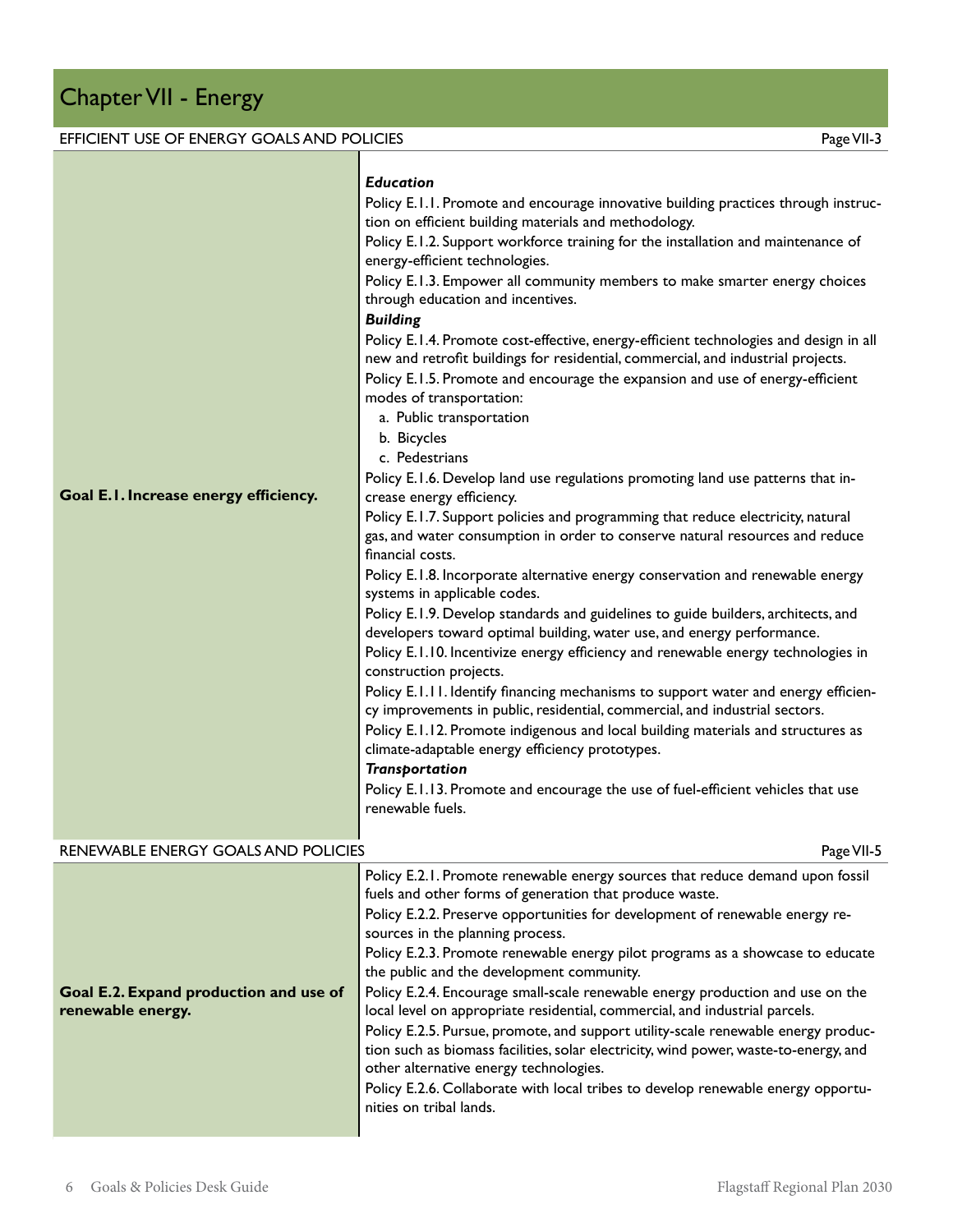### Chapter VIII - Community Character

#### SCENIC RESOURCES AND NATURAL SETTING GOALS AND POLICIES **For a struck of the COALS AND POLICIES** Page VIII-3

Policy CC.1.1. Preserve the natural character of the region through planning and design to maintain views of significant landmarks, sloping landforms, rock outcroppings, water courses, floodplains, and meadows, and conserve stands of ponderosa pine.

Policy CC.1.2. Continue to define and further develop the community character by incorporating the natural setting into the built environment at all design scales. Policy CC.1.3. Design development patterns to maintain the open character of rural areas, protect open lands, and protect and maintain sensitive environmental areas like mountains, canyons, and forested settings.

*Refer to Chapter V - Open Space for more information.*

Policy CC.1.4. Identify, protect, and enhance gateways, gateway corridors, and gateway communities.

Policy CC.1.5. Design development patterns to maintain the open character of rural areas, protect open lands, and protect and maintain sensitive environmental areas.

Policy CC.1.6. Encourage cluster development to preserve open space, viewsheds, and scenic vistas.

*Refer to Chapter IV - Environmental Planning & Conservation for more information."Rural by nature" cluster development allows preservation of more open space and natural resource protection.*

#### **Goal CC.1. Reflect and respect the region's natural setting and dramatic views in the built environment.**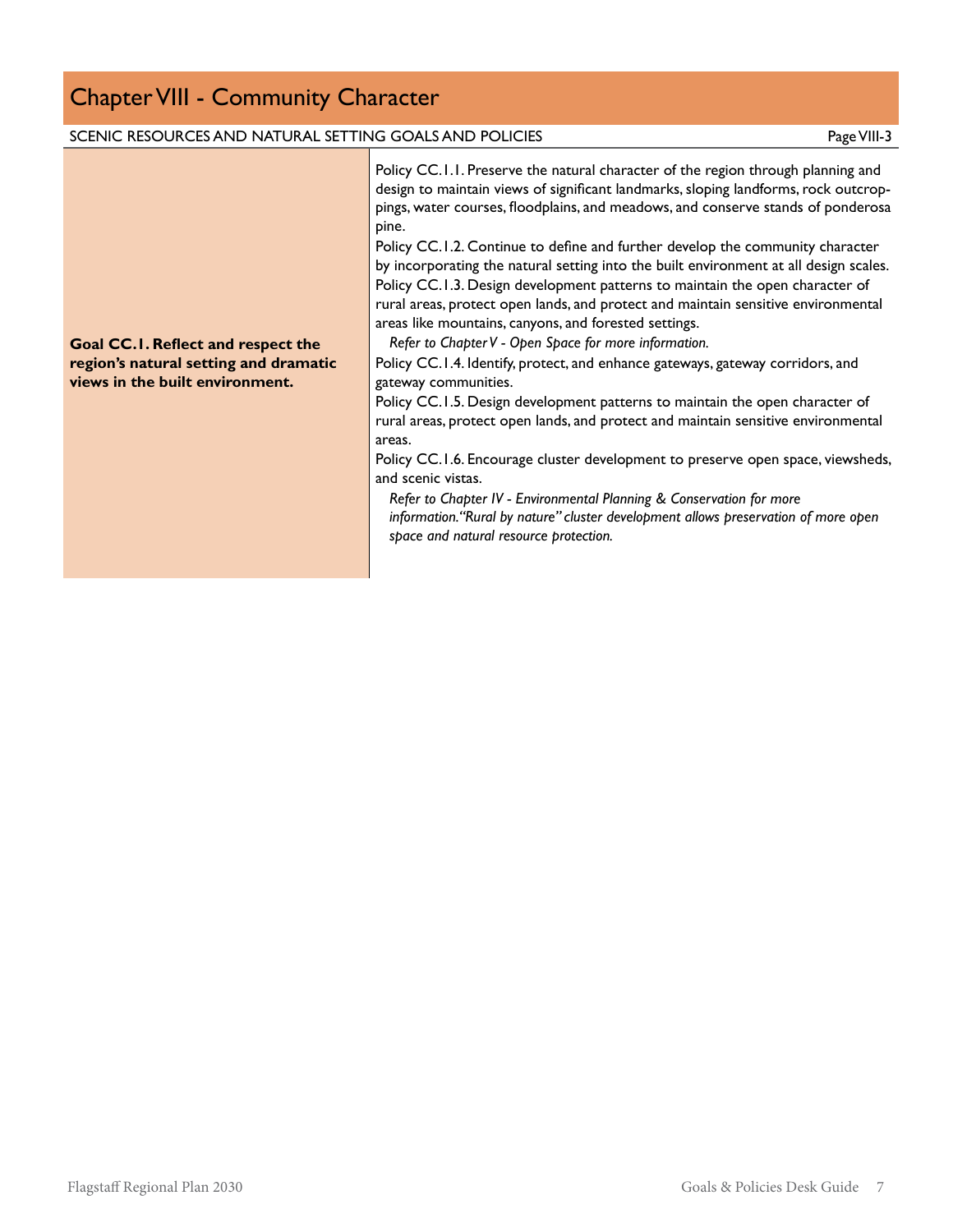ı

| Goal CC.2. Preserve, restore, and re-<br>habilitate heritage resources to better<br>appreciate our culture.                                     | Policy CC.2.1. Actively locate, identify, interpret, and preserve historical, archaeo-<br>logical, and cultural resources, in cooperation with other agencies and non-gov-<br>ernmental organizations, as aspects of our society for future generations to retain,<br>understand, and enjoy their cultural identity.<br>Policy CC.2.2. Formally recognize heritage resources through designation as local<br>landmarks and historic districts.<br>Policy CC.2.3. Mitigate development impacts on heritage resources.<br>Policy CC.2.4. Support restoration and rehabilitation of historic housing, buildings,<br>structures, and neighborhoods.<br>Policy CC.2.5. Provide incentives for heritage and cultural preservation.<br>Policy CC.2.6. Expand a program to educate the owners of historic resources of<br>the heritage value of their properties.<br>Policy CC.2.7. Protect existing historic districts from encroachment by land uses<br>that compromise the historic characteristics of the district.<br>Policy CC.2.8. In "Historic" activity centers (Downtown and Five Points), priori-<br>tize Community Character (CC) and Downtown (LU.11 and LU.12) goals and<br>policies over the Activity Center goals and policies found in LU.18 when consid-<br>ering cases for rezoning.<br>Policy CC.2.9. Strengthen the City's historic preservation and adaptive reuse<br>programs by increasing funding for further inventories, grants to property owners,<br>and education campaigns, especially, where the underlying Zoning for the historic<br>resource put it at risk.<br>Policy CC.2.10. Educate the community and developers on the benefits of adap-<br>tive reuse and create policies to incentivize the reuse of historic buildings to<br>maintain their integrity.<br>Policy CC.2.11. Assist businesses and residents who are caretakers of historic<br>resources, maximize the economic value of their property without damaging the<br>integrity of the historic resource.<br>Policy CC.2.12. Advertise the economic impact of historic resources and history-<br>related tourism on the Flagstaff community.<br>Policy CC.2.13. When the demolition or removal of a historic structure cannot<br>be avoided, encourage the developer to make the building available for relocation<br>and provide assistance in moving the building the purchaser's property, if possible. |
|-------------------------------------------------------------------------------------------------------------------------------------------------|------------------------------------------------------------------------------------------------------------------------------------------------------------------------------------------------------------------------------------------------------------------------------------------------------------------------------------------------------------------------------------------------------------------------------------------------------------------------------------------------------------------------------------------------------------------------------------------------------------------------------------------------------------------------------------------------------------------------------------------------------------------------------------------------------------------------------------------------------------------------------------------------------------------------------------------------------------------------------------------------------------------------------------------------------------------------------------------------------------------------------------------------------------------------------------------------------------------------------------------------------------------------------------------------------------------------------------------------------------------------------------------------------------------------------------------------------------------------------------------------------------------------------------------------------------------------------------------------------------------------------------------------------------------------------------------------------------------------------------------------------------------------------------------------------------------------------------------------------------------------------------------------------------------------------------------------------------------------------------------------------------------------------------------------------------------------------------------------------------------------------------------------------------------------------------------------------------------------------------------------------------------------------------------------------------------------------------------------------------------------------------------------------|
| <b>COMMUNITY DESIGN GOALS AND POLICIES</b>                                                                                                      | Page VIII-23                                                                                                                                                                                                                                                                                                                                                                                                                                                                                                                                                                                                                                                                                                                                                                                                                                                                                                                                                                                                                                                                                                                                                                                                                                                                                                                                                                                                                                                                                                                                                                                                                                                                                                                                                                                                                                                                                                                                                                                                                                                                                                                                                                                                                                                                                                                                                                                         |
| Goal CC.3. Preserve, restore, enhance,<br>and reflect the design traditions of Flag-<br>staff in all public and private<br>development efforts. | Policy CC.3.1. Encourage neighborhood design to be respectful of traditional<br>development patterns and enhance the overall community image.<br>Policy CC.3.2. Maintain and enhance existing buildings and blend well-designed<br>new buildings into existing neighborhoods.<br>Policy CC.3.3. Emulate the most celebrated design traditions of Flagstaff, particu-<br>larly the pre-Route 66 and early Route 66 eras.                                                                                                                                                                                                                                                                                                                                                                                                                                                                                                                                                                                                                                                                                                                                                                                                                                                                                                                                                                                                                                                                                                                                                                                                                                                                                                                                                                                                                                                                                                                                                                                                                                                                                                                                                                                                                                                                                                                                                                              |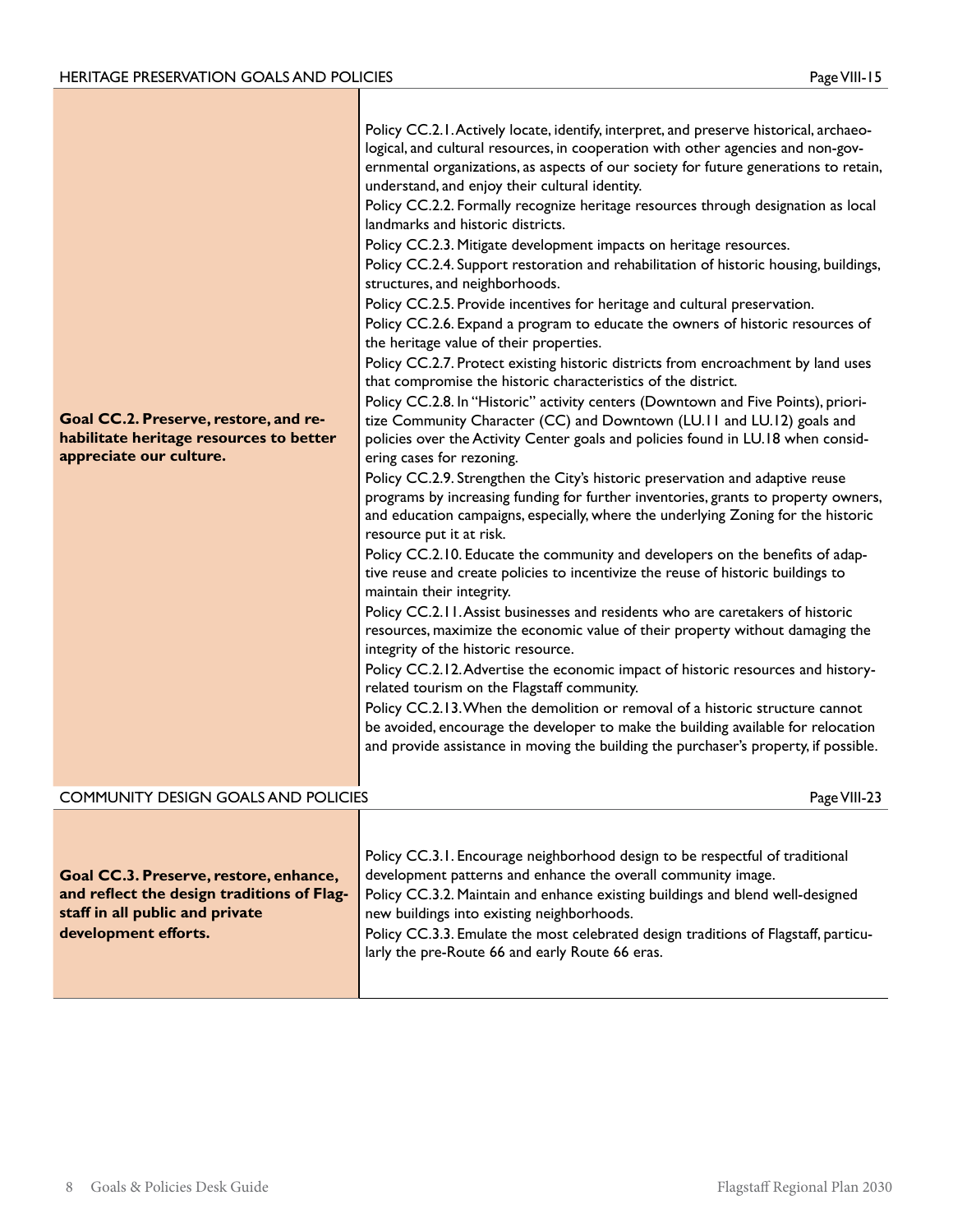| <b>Goal CC.4. Design and develop all</b><br>projects to be contextually sensitive, to<br>enhance a positive image and identity<br>for the region.         | Policy CC.4.1. Design streetscapes to be context sensitive and transportation<br>systems to reflect the desired land use while balancing the needs of all modes for<br>traffic safety and construction and maintenance costs.<br>Policy CC.4.2. Design utilities and infrastructure to be contextual and considered<br>as part of the overall design aesthetics.<br>Policy CC.4.3. Employ design solutions that balance the interface of the natural<br>and built environments, with the most urbanized core activity areas being the<br>most built, and the most rural areas being the most natural.<br>Policy CC.4.4. Design streets and parking lots to balance automobile facilities,<br>recognize human-scale and pedestrian needs, and accentuate the surrounding<br>environment.<br>Policy CC.4.5. Encourage local landscaping using Xeriscape, low-impact principles,<br>and native vegetation wherever possible.<br>Policy CC.4.6. Use landscaping to benefit the environment and improve aesthet-<br>ics, in order to maximize the economic benefit that a well landscaped community<br>provides.<br>Policy CC.4.7. Develop an urban forestry program to catalog, preserve old<br>growth pines, and plant new urban trees.<br>Policy CC.4.8. Follow arboricultural practices in maintaining a healthy urban for-<br>est.<br>Policy: CC.4.9. Develop appropriate tools to facilitate the undergrounding of<br>existing overhead utility lines, especially in established viewsheds and in reinvest-<br>ment areas. |
|-----------------------------------------------------------------------------------------------------------------------------------------------------------|-----------------------------------------------------------------------------------------------------------------------------------------------------------------------------------------------------------------------------------------------------------------------------------------------------------------------------------------------------------------------------------------------------------------------------------------------------------------------------------------------------------------------------------------------------------------------------------------------------------------------------------------------------------------------------------------------------------------------------------------------------------------------------------------------------------------------------------------------------------------------------------------------------------------------------------------------------------------------------------------------------------------------------------------------------------------------------------------------------------------------------------------------------------------------------------------------------------------------------------------------------------------------------------------------------------------------------------------------------------------------------------------------------------------------------------------------------------------------------------------------------------------------------|
| ARTS, SCIENCES, AND EDUCATION GOALS AND POLICIES                                                                                                          | Page VIII-26                                                                                                                                                                                                                                                                                                                                                                                                                                                                                                                                                                                                                                                                                                                                                                                                                                                                                                                                                                                                                                                                                                                                                                                                                                                                                                                                                                                                                                                                                                                |
| Goal CC.5. Support and promote art,<br>science, and education resources for all<br>to experience.                                                         | Policy CC.5.1. Promote first class arts, research, and educational facilities.<br>Policy CC.5.2. Coordinate educational master plans (Northern Arizona Univer-<br>sity, Coconino Community College, Flagstaff Unified School District, and charter<br>schools) with regional planning efforts.<br>Policy CC.5.3. Encourage the integration of art into public and private develop-<br>ment projects.<br>Policy CC.5.4. Complete sidewalks and Flagstaff Urban Trails System connections<br>for all schools, community colleges, and university campuses.<br>Policy CC.5.5. Promote and expand scientific research as a key component to the<br>Flagstaff region's character.<br>Refer to Chapter XIV - Economic Development for more information regarding STEM<br>education.                                                                                                                                                                                                                                                                                                                                                                                                                                                                                                                                                                                                                                                                                                                                               |
| <b>Goal CC.6. Encourage Native American</b><br>art and Southwestern culture.<br>Refer to Chapter XIV - Economic Development<br>for related Policy ED.4.9. | No policies for this goal.                                                                                                                                                                                                                                                                                                                                                                                                                                                                                                                                                                                                                                                                                                                                                                                                                                                                                                                                                                                                                                                                                                                                                                                                                                                                                                                                                                                                                                                                                                  |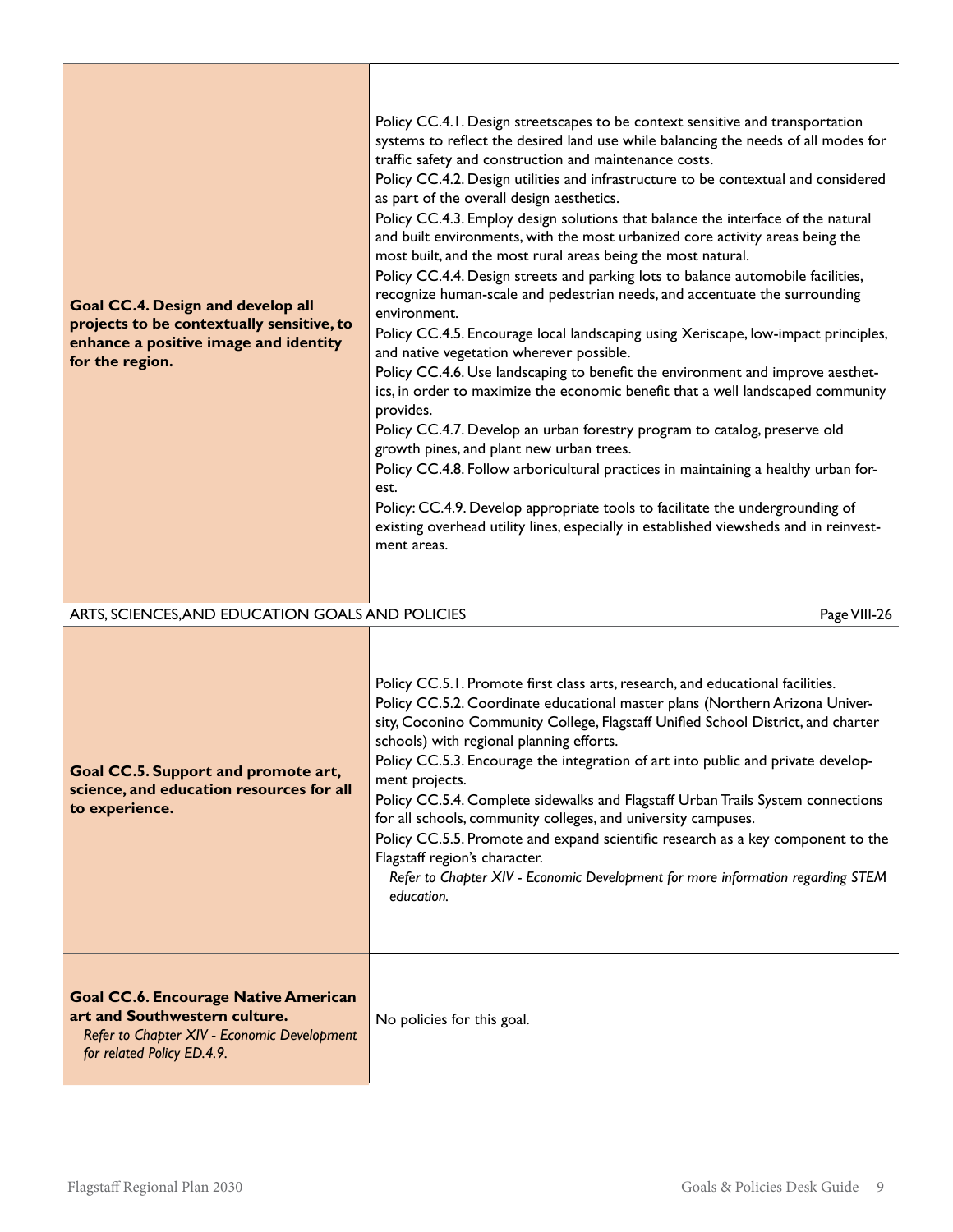### Chapter IX - Growth Areas & Land Use

#### REINVESTMENT GOALS AND POLICIES **Example 20 and 20 and 20 and 20 and 20 and 20 and 20 and 20 and 20 and 20 and 20 and 20 and 20 and 20 and 20 and 20 and 20 and 20 and 20 and 20 and 20 and 20 and 20 and 20 and 20 and 20 and**

| Goal LU.I. Invest in existing neigh-<br>borhoods and activity centers for the<br>purpose of developing complete, and<br>connected places.<br><b>GREENFIELD DEVELOPMENT GOALS AND POLICIES</b> | Policy LU.1.1. Plan for and support reinvestment within the existing city centers<br>and neighborhoods for increased employment and quality of life.<br>Policy LU.1.2. Develop reinvestment plans with neighborhood input, identify-<br>ing the center, mix of uses, connectivity patterns, public spaces, and appropriate<br>spaces for people to live, work, and play.<br>Policy LU.1.3. Promote reinvestment at the neighborhood scale to include infill<br>of vacant parcels, redevelopment of underutilized properties, aesthetic im-<br>provements to public spaces, remodeling of existing buildings and streetscapes,<br>maintaining selected appropriate open space, and programs for the benefit and<br>improvement of the local residents.<br>Policy LU.1.4. Attract private investment by reinvesting in transportation in-<br>frastructure improvements as well as public utilities infrastructure for desired<br>development size.<br>Policy LU.1.5. Maintain and upgrade existing infrastructure and invest in infrastruc-<br>ture to make redevelopment and infill an attractive and more financially viable<br>development option.<br>Policy LU.1.6. Establish greater flexibility in development standards and processes<br>to assist developers in overcoming challenges posed by redevelopment and infill<br>sites.<br>Policy LU.1.7. Consider creative policy and planning tools (such as transfer of<br>develop rights or transfer of development<br>obligations) as a means to incentivize redevelopment and infill.<br>Policy LU.1.9. Provide public education regarding the sustainability and beneficial<br>economics of redevelopment and infill.<br>Policy LU.1.10. Consider adaptive reuse possibilities when new big box develop-<br>ments are proposed.<br>Policy LU.1.11. Ensure that there is collaboration between a developer, residents,<br>and property owners in existing neighborhoods where redevelopment and rein-<br>vestment is proposed so that they are included, engaged, and informed.<br>Policy LU.1.12. Seek fair and proper relocation of existing residents and business-<br>es in areas affected by redevelopment and reinvestment, where necessary. |
|-----------------------------------------------------------------------------------------------------------------------------------------------------------------------------------------------|----------------------------------------------------------------------------------------------------------------------------------------------------------------------------------------------------------------------------------------------------------------------------------------------------------------------------------------------------------------------------------------------------------------------------------------------------------------------------------------------------------------------------------------------------------------------------------------------------------------------------------------------------------------------------------------------------------------------------------------------------------------------------------------------------------------------------------------------------------------------------------------------------------------------------------------------------------------------------------------------------------------------------------------------------------------------------------------------------------------------------------------------------------------------------------------------------------------------------------------------------------------------------------------------------------------------------------------------------------------------------------------------------------------------------------------------------------------------------------------------------------------------------------------------------------------------------------------------------------------------------------------------------------------------------------------------------------------------------------------------------------------------------------------------------------------------------------------------------------------------------------------------------------------------------------------------------------------------------------------------------------------------------------------------------------------------------------------------------------------------------------------------------------------------------------------------------------|
|                                                                                                                                                                                               | Page IX-30                                                                                                                                                                                                                                                                                                                                                                                                                                                                                                                                                                                                                                                                                                                                                                                                                                                                                                                                                                                                                                                                                                                                                                                                                                                                                                                                                                                                                                                                                                                                                                                                                                                                                                                                                                                                                                                                                                                                                                                                                                                                                                                                                                                               |
|                                                                                                                                                                                               | Policy LU.2.1. Design new neighborhoods that embody the characteristics of<br>Flagstaff's favorite neighborhoods - that is, with a mix of uses, a variety of hous-                                                                                                                                                                                                                                                                                                                                                                                                                                                                                                                                                                                                                                                                                                                                                                                                                                                                                                                                                                                                                                                                                                                                                                                                                                                                                                                                                                                                                                                                                                                                                                                                                                                                                                                                                                                                                                                                                                                                                                                                                                       |

**Goal LU.2. Develop Flagstaff 's Greenfields in accordance with the** *Regional Plan* **and within the growth boundary.**

ing types and densities, public spaces, and greater connectivity with multimodal transportation options. Policy LU.2.2. Design new development to coordinate with existing and future development, in an effort to preserve viewsheds, strengthen connectivity, and establish compatible and mutually supportive land uses. Policy LU.2.3. New development should protect cultural and natural resources and established wildlife corridors, where appropriate.

Policy LU.2.4. Utilize Low Impact Development (LID) strategies and stormwater best practices as part of the overall design for new development.

Policy LU.2.5. Plan Greenfield development within the rural context to encourage formal subdivisions with shared infrastructure instead of wildcat development, and to protect open spaces, and access to public lands.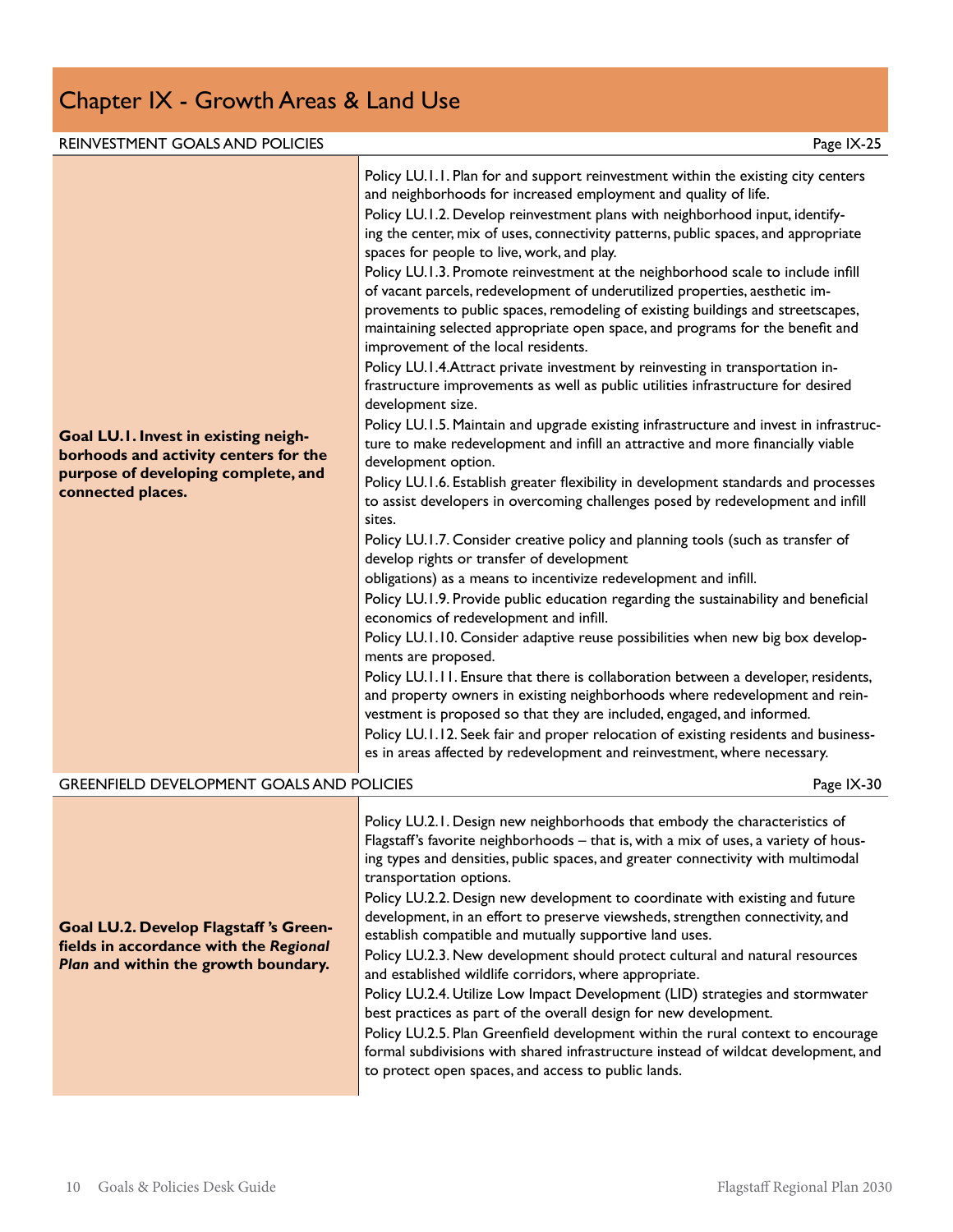| <b>Goal LU.3. Continue to enhance the</b><br>region's unique sense of place within the<br>urban, suburban, and rural context.                   | Policy LU.3.1. Within the urban, suburban, and rural context, use neighborhoods,<br>activity centers, corridors, public spaces, and connectivity as the structural frame-<br>work for development.<br>Policy LU.3.2. Coordinate land use, master planning, and recreational uses, when<br>feasible, with local, state, and federal land management agencies and tribal land<br>owners.<br>Policy LU.3.3. Protect sensitive cultural and environmental resources with appro-<br>priate land uses and buffers.<br>Policy LU.3.4. Promote transitions between urban, suburban, and rural areas with<br>an appropriate change in development intensity, connectivity, and open space.<br>Note: Chapter VIII - Community Character and Chapter XIV - Economic Development<br>include further policies regarding Flagstaff's unique sense of place. Refer also to<br>Chapter XIII - Neighborhoods, Housing, & Urban Conservation for existing neighbor-<br>hood policies.<br>Policy LU.3.5.Allow and encourage urban agriculture.                                                                                                                                                                                                                                                                                                                                                                                                                                                                                                                                                                                                             |
|-------------------------------------------------------------------------------------------------------------------------------------------------|-----------------------------------------------------------------------------------------------------------------------------------------------------------------------------------------------------------------------------------------------------------------------------------------------------------------------------------------------------------------------------------------------------------------------------------------------------------------------------------------------------------------------------------------------------------------------------------------------------------------------------------------------------------------------------------------------------------------------------------------------------------------------------------------------------------------------------------------------------------------------------------------------------------------------------------------------------------------------------------------------------------------------------------------------------------------------------------------------------------------------------------------------------------------------------------------------------------------------------------------------------------------------------------------------------------------------------------------------------------------------------------------------------------------------------------------------------------------------------------------------------------------------------------------------------------------------------------------------------------------------------------------|
| Goal LU.4. Balance housing and employ-<br>ment land uses with the preservation<br>and protection of our unique natural<br>and cultural setting. | Policy LU.4.1. Develop neighborhood plans, specific plans, area plans, and master<br>plans for all neighborhoods, activity centers, corridors, and gateways as necessary.<br>Policy LU.4.2. Utilize the following as guidance in the development process: Natu-<br>ral Environment maps, Environmental Planning and Conservation policies, Consid-<br>erations for Development, Cultural Sensitivity, and Historical Preservation maps,<br>and Community Character policies, while respecting private property rights.                                                                                                                                                                                                                                                                                                                                                                                                                                                                                                                                                                                                                                                                                                                                                                                                                                                                                                                                                                                                                                                                                                                  |
| <b>Goal LU.5. Encourage compact develop-</b><br>ment principles to achieve efficiencies<br>and open space preservation.                         | Policy LU.5.1. Encourage development patterns within the designated growth<br>boundaries to sustain efficient infrastructure projects and maintenance.<br>Policy LU.5.2. Promote infill development over peripheral expansion to conserve<br>environmental resources, spur economic investments, and reduce the cost of<br>providing infrastructure and services.<br>Policy LU.5.3. Promote compact development appropriate to and within the con-<br>text of each area type: urban, suburban, and rural.<br>Policy LU.5.4. Encourage development to be clustered in appropriate locations as<br>a means of preserving natural resources and open space, and to minimize service<br>and utility costs, with such tools as Transfer of Development Rights (TDR).<br>Policy LU.5.5. Plan for and promote compact commercial development as activ-<br>ity centers with mixed uses, allowing for efficient multi-modal transit options and<br>infrastructure.<br>Policy LU5. Encourage the distribution of density within neighborhoods in rela-<br>tionship to associated activity centers and corridors, infrastructure, transporta-<br>tion, and natural constraints such as slopes and drainages.<br>Policy LU.5.6. Encourage the placement of institutional and civic buildings centrally<br>within a neighborhood to promote walkability and multi-use recreation spaces.<br>Policy LU.5.7. Require any Forest Service land trades within the planning area to<br>be consistent with the Regional Plan.<br>Refer to "Tools for Open Space Planning, Acquisition, and Conservation" in Chapter V -<br>Open Space for more information. |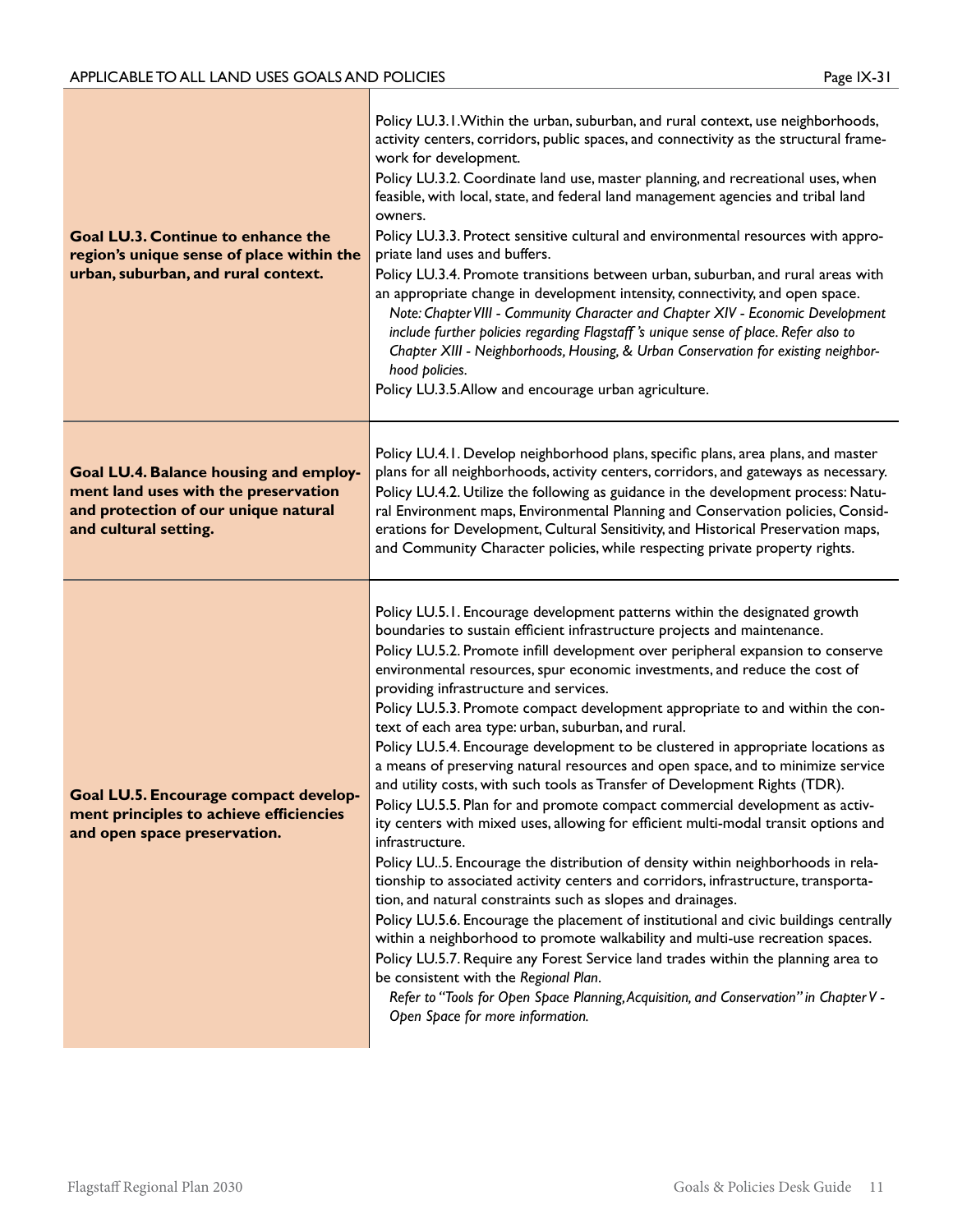| Goal LU.6. Provide for a mix of land<br>uses.                                                                               | Policy LU.6.1. Consider a variety of housing types and employment options when<br>planning new development and redevelopment projects.<br>Policy LU.6.2. Consider commercial core areas, corridors, activity centers, em-<br>ployment centers, research and development parks, special planning areas, and<br>industrial uses as appropriate place types and area types for employment oppor-<br>tunities.<br>Policy LU.6.3. Encourage new mixed-use neighborhoods in appropriate locations<br>within the growth boundary.<br>Policy LU.6.4. Provide appropriate recreational and cultural amenities to meet the<br>needs of residents.                                                                                                                                                                                                                                                                                                                                                                                                                                                                                                                                                                                                                                                                                                                                                                                                                                                                                                                                                                                                                                                 |
|-----------------------------------------------------------------------------------------------------------------------------|-----------------------------------------------------------------------------------------------------------------------------------------------------------------------------------------------------------------------------------------------------------------------------------------------------------------------------------------------------------------------------------------------------------------------------------------------------------------------------------------------------------------------------------------------------------------------------------------------------------------------------------------------------------------------------------------------------------------------------------------------------------------------------------------------------------------------------------------------------------------------------------------------------------------------------------------------------------------------------------------------------------------------------------------------------------------------------------------------------------------------------------------------------------------------------------------------------------------------------------------------------------------------------------------------------------------------------------------------------------------------------------------------------------------------------------------------------------------------------------------------------------------------------------------------------------------------------------------------------------------------------------------------------------------------------------------|
| <b>Goal LU.7. Provide for public services</b><br>and infrastructure.                                                        | Policy LU.7.1. Concentrate urban development in locations that use land efficient-<br>ly, and are served by roads, water, sewer, and other public facilities and services,<br>and that support transit, reduced vehicle trips, and conservation of energy and<br>water.<br>Policy LU.7.2. Require unincorporated properties to be annexed prior to the<br>provision of City services, or that a pre-annexation agreement is executed when<br>deemed appropriate.<br>Policy LU.7.3. Require development proposals to address availability of adequate<br>public services.                                                                                                                                                                                                                                                                                                                                                                                                                                                                                                                                                                                                                                                                                                                                                                                                                                                                                                                                                                                                                                                                                                                |
| Goal LU.8. Balance future growth with<br>available water resources.                                                         | Policy LU.8.1. Available water resources should be a consideration for all major<br>development and subdivision applications.<br>Policy LU.8.2. Impacts on the City's water delivery infrastructure should be a con-<br>sideration for all residential and nonresidential development proposals.<br>Refer to Chapter VI - Water Resources for more water related goals and policies.                                                                                                                                                                                                                                                                                                                                                                                                                                                                                                                                                                                                                                                                                                                                                                                                                                                                                                                                                                                                                                                                                                                                                                                                                                                                                                    |
| <b>URBAN AREA GOALS AND POLICIES</b>                                                                                        | Page IX-40                                                                                                                                                                                                                                                                                                                                                                                                                                                                                                                                                                                                                                                                                                                                                                                                                                                                                                                                                                                                                                                                                                                                                                                                                                                                                                                                                                                                                                                                                                                                                                                                                                                                              |
| Goal LU.9. Focus reinvestment, part-<br>nerships, regulations, and incentives on<br>developing or redeveloping urban areas. | Policy LU.9.1. Reinvest in urban areas.                                                                                                                                                                                                                                                                                                                                                                                                                                                                                                                                                                                                                                                                                                                                                                                                                                                                                                                                                                                                                                                                                                                                                                                                                                                                                                                                                                                                                                                                                                                                                                                                                                                 |
| Goal LU.10. Increase the proportion of<br>urban neighborhoods to achieve walk-<br>able, compact growth.                     | Policy LU.10.1. Prioritize connectivity within all urban neighborhoods and activity<br>centers.<br>Policy LU.10.2. Support on-street parking, shared lots, and parking structures.<br>Policy LU.10.3. Value the Historic Neighborhoods established around downtown<br>by maintaining and improving their highly walkable character, transit accessibility,<br>diverse mix of land uses, and historic building form.<br>Policy LU.10.4. Develop specific plans for neighborhoods and activity centers to<br>foster desired scale and form.<br>Policy LU.10.5. Consider vacant and underutilized parcels within the City's exist-<br>ing urban neighborhoods as excellent locations for contextual redevelopment<br>that adds housing, shopping, employment, entertainment, and recreational options<br>for nearby residents and transit patrons.<br>Policy LU.10.6. In mixed use developments, encourage residential uses located<br>above and behind commercial uses within urban areas as well as a variety of hous-<br>ing types where appropriate.<br>Policy LU.10.7. Invest in infrastructure and right-of-way enhancements that favor<br>the pedestrian and transit as an incentive for private investment in urban neigh-<br>borhoods and activity centers.<br>Policy LU.10.8. Include institutional uses, such as schools, within the urban con-<br>text.<br>Policy LU.10.9. Civic spaces must be well designed, accessible, and central to the<br>urban fabric.<br>Policy LU.10.10. Future urban activity centers and neighborhoods are designed<br>based on gridded street systems, considering constraints on connectivity, such as<br>topography, the railroad and highways. |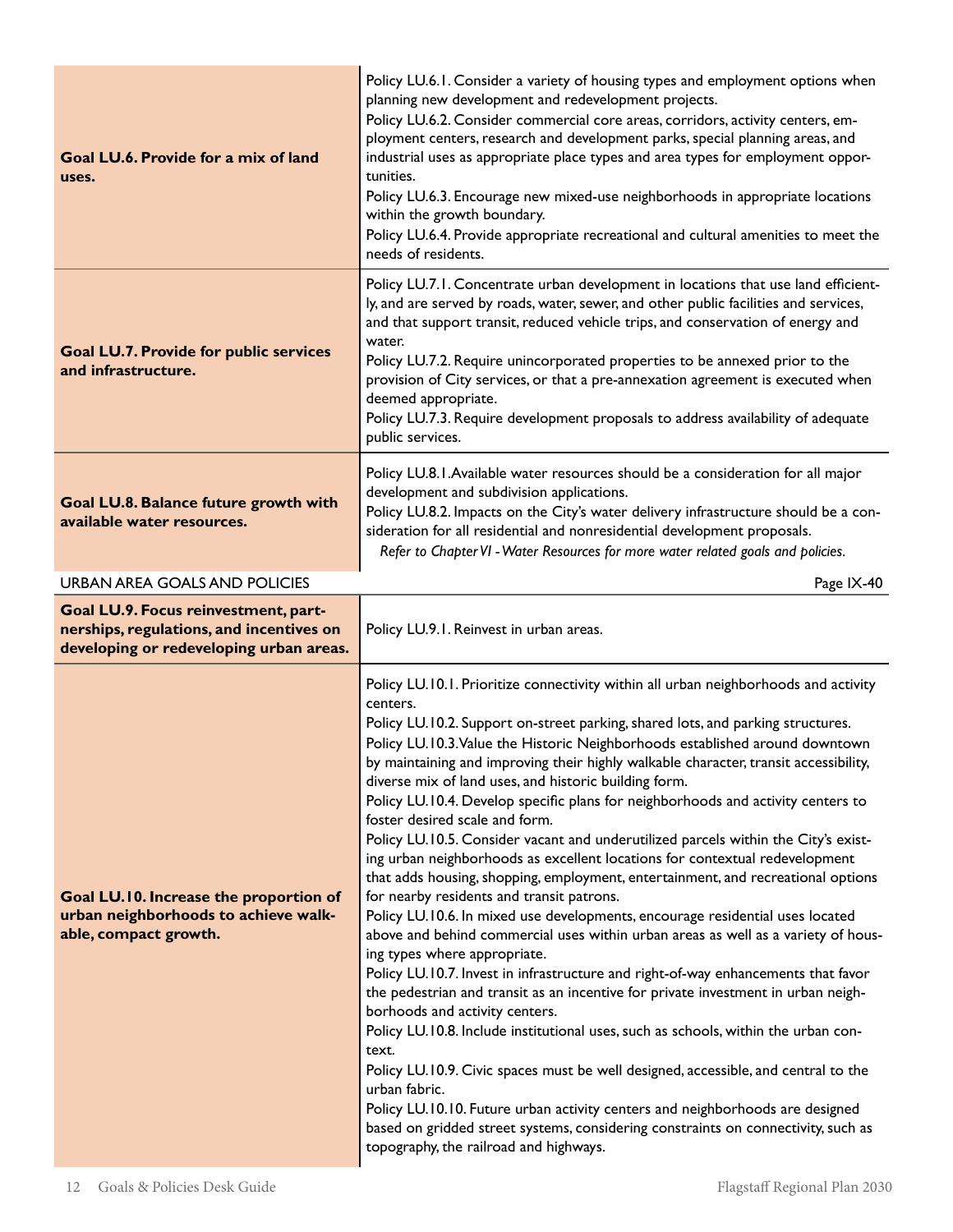| <b>Goal LU.II. Prioritize the continual</b><br>reinvigoration of downtown Flagstaff,<br>whose strategic location, walkable<br>blocks, and historic buildings will con-<br>tinue to be a vibrant destination for all.                                                                                                                       | Policy LU.11.1.All businesses and community services on the ground floor should<br>be pedestrian accessible directly from a public space, such as a street, alley, square,<br>plaza, or interior corridor.<br>Policy LU.11.2. Encourage new multi-story mixed-use buildings to have windows<br>and doors facing the sidewalks.<br>Policy LU.11.3. Design new downtown buildings to have a majority of the total<br>linear frontages of mixed-use and nonresidential building facades built to the<br>sidewalk.<br>Policy LU.11.4. Encourage various housing types that appeal to a diverse range of<br>ages and income.<br>Policy LU.11.5. Encourage adaptive re-use of historic structures for a variety of<br>commercial spaces and housing options.<br>Policy LU.11.6. Strive for a wide variety of activities in downtown to create a<br>healthy mix of housing, employment, shopping, cultural, and civic uses.<br>Policy LU.11.7. Include new and improved civic buildings and civic spaces into<br>downtown redevelopment strategies.<br>Policy LU.11.8. Maintain and enhance Heritage Square and Wheeler Park as criti-<br>cal civic space for social gathering and community well-being.                                                                                                                                                                                                                                                                                                                                                                                                                                                                                                                                                                                                                                                                                                                                    |
|--------------------------------------------------------------------------------------------------------------------------------------------------------------------------------------------------------------------------------------------------------------------------------------------------------------------------------------------|--------------------------------------------------------------------------------------------------------------------------------------------------------------------------------------------------------------------------------------------------------------------------------------------------------------------------------------------------------------------------------------------------------------------------------------------------------------------------------------------------------------------------------------------------------------------------------------------------------------------------------------------------------------------------------------------------------------------------------------------------------------------------------------------------------------------------------------------------------------------------------------------------------------------------------------------------------------------------------------------------------------------------------------------------------------------------------------------------------------------------------------------------------------------------------------------------------------------------------------------------------------------------------------------------------------------------------------------------------------------------------------------------------------------------------------------------------------------------------------------------------------------------------------------------------------------------------------------------------------------------------------------------------------------------------------------------------------------------------------------------------------------------------------------------------------------------------------------------------------------------------------------------------------------------------------|
| Goal LU.12. Accommodate pedestrians,<br>bicyclists, transit riders, and private cars<br>to supplement downtown's status as the<br>best-served and most accessible loca-<br>tion in the region.<br>Refer to Chapter X - Transportation for more<br>information on transit, as well as Appendix A for<br>a listing of related transit plans. | Policy LU.12.1. Invest in downtown's streets and sidewalks so that they remain<br>Flagstaff's premiere public spaces.<br>Policy LU.12.2. Create a downtown parking strategy plan that continues to utilize<br>and improve upon on-street parking, public parking lots and garages, and shared<br>private parking spaces, with clear signage for wayfinding and to inform the public<br>of all parking options.<br>Policy LU.12.3. Locate public and private parking facilities, lots, and garages care-<br>fully, screening parking from streets, squares, and plazas.<br>Policy LU.12.4. Incorporate liner buildings and larger mixed-use projects into<br>parking facilities.<br>Policy LU.12.5. Maintain rear alleys for access to mid-block parking spaces to<br>provide an out-of-sight location for utility equipment, and to allow the fronts of<br>buildings to be free of driveways and parking garage entrances.<br>Policy LU.12.6. Revise parking regulations to encourage shared parking between<br>various uses within existing structures.<br>Policy LU.12.7. Provide multiple routes and pathways for vehicular and pedestrian<br>movement.<br>Policy LU.12.8. Provide for strong connections from the Flagstaff Medical Campus<br>to the Northern Arizona University campus via pedestrian paths, bicycle connec-<br>tions, streets, and transit service.<br>Policy LU.12.9. As defined in the FUTS Master Plan, include trail access points,<br>bicycle parking, and bicycle facilities.<br>Policy LU.12.10. Seek opportunities to improve ADA accessibility in downtown.<br>Refer to Policy T.2.3 in Chapter X - Transportation.<br>Policy LU.12.11. Develop a residential parking program to address the impacts of<br>on-sreet parking on public streets in the downtown and surrounding areas, while<br>considering the needs of residents, public events, and enterprises in and around<br>the impacted areas. |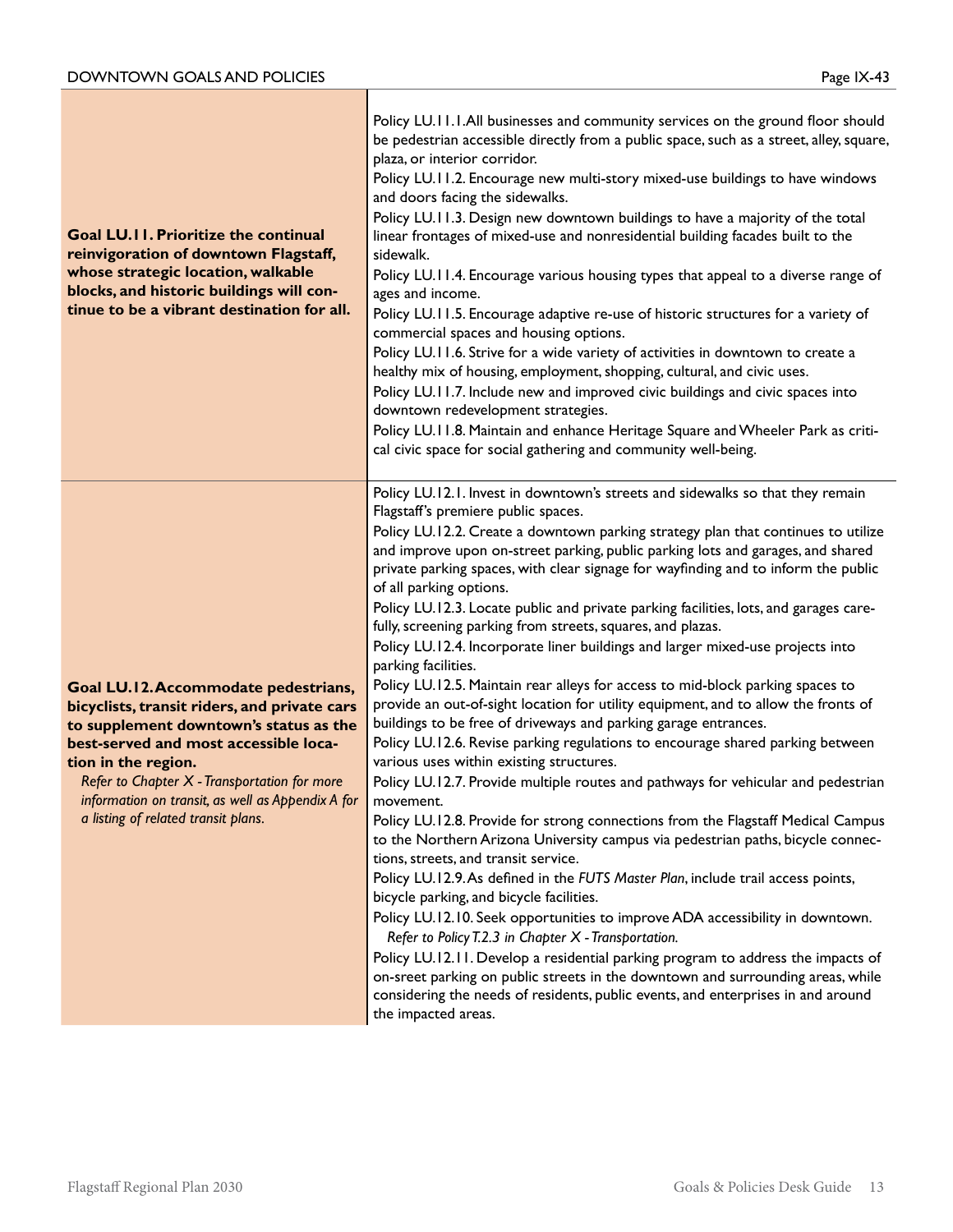| Goal LU.13. Increase the variety of<br>housing options and expand opportuni-<br>ties for employment and neighborhood<br>shopping within all suburban neighbor-<br>hoods. | Policy LU.13.1. Prioritize connectivity for walking, biking, and driving within and<br>between surrounding neighborhoods.<br>Policy LU.13.2. Consider public transit connections in suburban development.<br>Policy LU.13.3. Consider retro-fitting suburbs for walkability and mixed-use.<br>Policy LU.13.4. Plan suburban development to include a variety of housing options.<br>Policy LU.13.5. Encourage developers to consider at least one floor of apartments<br>or offices over commercial development in mixed-use and activity centers and<br>corridors.<br>Policy LU.13.6. Include a mix of uses and access to surrounding neighborhoods in<br>new suburban commercial development.<br>Policy LU.13.7. Include employment opportunities in all suburban activity centers.<br>Policy LU.13.8. Locate civic spaces, parks, and institutional uses within neighbor-<br>hood pedestrian sheds.<br>Policy LU.13.9. Use open space and FUTS trails to provide walking and biking<br>links from residential uses to employment, shopping, schools, parks, and neighbor-<br>woods.<br>Policy LU.13.10. Protect wildlife corridors where appropriate.<br>Policy LU.13.11. Promote cluster development as an alternative development pat-<br>tern in appropriate locations as a means of preserving resources and to minimize<br>service and utility costs.                                                                                                                                                                                                                                                                                                                                                                                                                                                                                           |
|--------------------------------------------------------------------------------------------------------------------------------------------------------------------------|---------------------------------------------------------------------------------------------------------------------------------------------------------------------------------------------------------------------------------------------------------------------------------------------------------------------------------------------------------------------------------------------------------------------------------------------------------------------------------------------------------------------------------------------------------------------------------------------------------------------------------------------------------------------------------------------------------------------------------------------------------------------------------------------------------------------------------------------------------------------------------------------------------------------------------------------------------------------------------------------------------------------------------------------------------------------------------------------------------------------------------------------------------------------------------------------------------------------------------------------------------------------------------------------------------------------------------------------------------------------------------------------------------------------------------------------------------------------------------------------------------------------------------------------------------------------------------------------------------------------------------------------------------------------------------------------------------------------------------------------------------------------------------------------------------------------------------------------------------|
| RURAL AREA GOALS AND POLICIES                                                                                                                                            | Page IX-58                                                                                                                                                                                                                                                                                                                                                                                                                                                                                                                                                                                                                                                                                                                                                                                                                                                                                                                                                                                                                                                                                                                                                                                                                                                                                                                                                                                                                                                                                                                                                                                                                                                                                                                                                                                                                                              |
| Goal LU.14. Maintain the character of<br>existing rural communities.                                                                                                     | Policy LU.14.1. Maintain rural growth boundaries to preserve the integrity of<br>open spaces identified in the Greater Flagstaff Open Spaces and Greenways Plan and<br>updates.<br>Policy LU.14.2. Promote the coordination of the Flagstaff Regional Plan, Coconino<br>County Comprehensive Plan, and area plans that takes into account local conditions<br>and preferences of area residents.<br>Policy LU.14.3. Require future development in the unincorporated County areas<br>to be consistent with the goals, policies, and conservation guidelines of the Co-<br>conino County Comprehensive Plan and any applicable local area plans.<br>Policy LU.14.4. Connect rural neighborhoods using roads, trails (equestrian, foot,<br>and bicycle), and public access to the National Forest.<br>Policy LU.14.5. Promote cluster development as an alternative development<br>pattern in appropriate locations as a means of preserving rural resources and to<br>minimize service and utility costs.<br>Policy LU.14.6. Plan for development outside of the rural growth boundary to be<br>very low density and to have integrated conservation design.<br>Policy LU.14.7. Establish opportunities for rural activity centers in specifically<br>designated County areas with a range of uses, sizes, and designs appropriate to<br>the communities they serve.<br>Policy LU.14.8. Locate commercial uses in the County in specifically designated<br>activity centers intended to serve as focal points and meet local needs for the<br>community, while avoiding a strip commercial pattern of development along the<br>region's major roadways.<br>Policy LU.14.9. Preserve the rural character, open spaces, wildlife corridors, and<br>neighborwoods at the periphery or just outside of the planning area as defined by<br>the FMPO boundary. |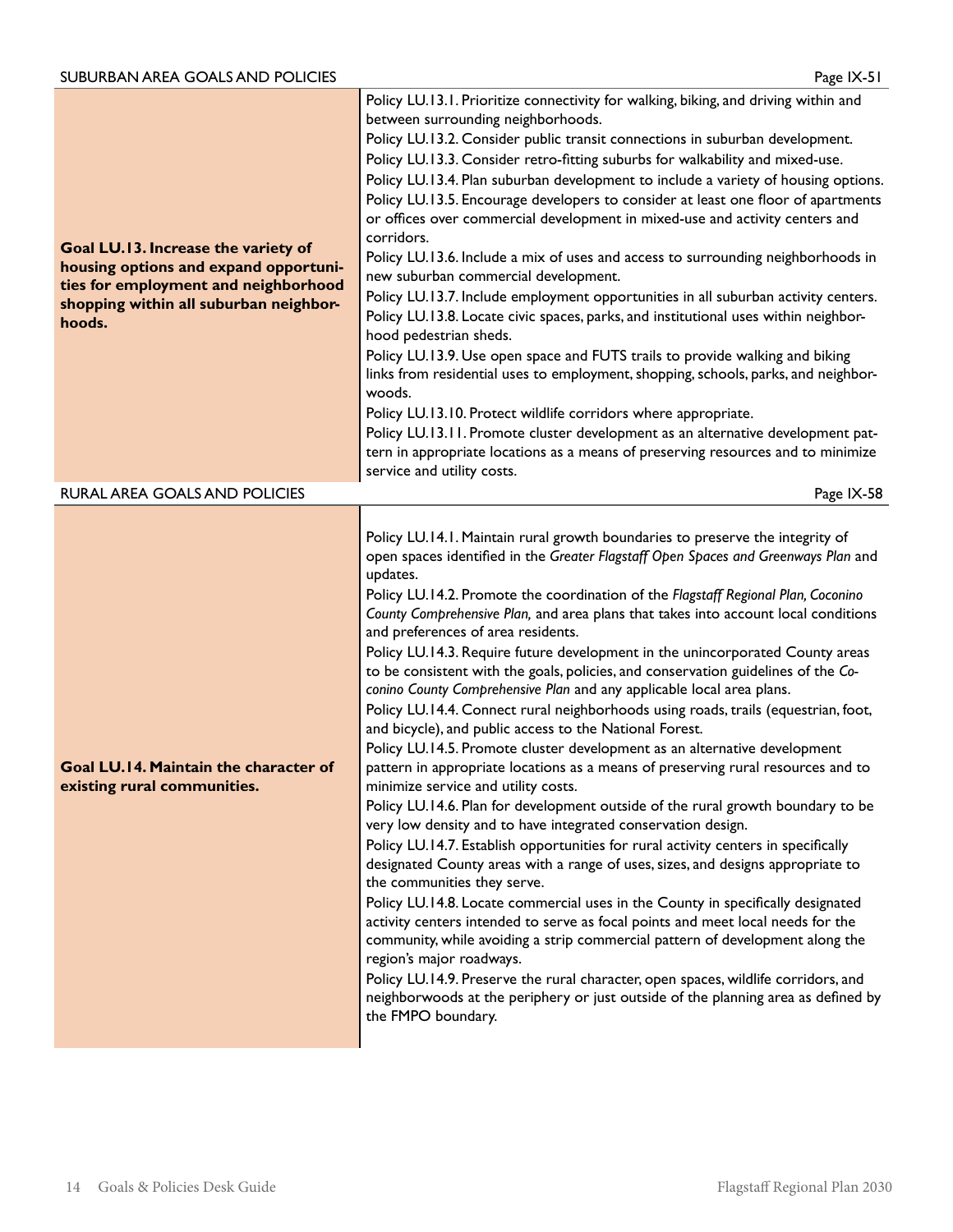| Goal LU.15. Plan for and encourage<br>employee-intensive uses throughout<br>the area as activity centers, corridors,<br>research and development offices, busi-<br>ness parks, and light industrial areas to<br>encourage efficient infrastructure and<br>multimodal commuting.                                     | Policy LU.15.1. Encourage the grouping of medical and professional offices, light<br>industrial, research, and skill training with other necessary workforce services and<br>transportation options.<br>Policy LU.15.2. Consider the compatible integration of residential uses and pro-<br>posed employment centers to reduce vehicle trips and commute times.<br>Policy LU.15.3. Incorporate neighborhood/support retail and other commercial<br>uses, including childcare facilities, within new and renovated employment centers.<br>Policy LU.15.4. Accommodate safe and convenient walking, biking, and transit<br>facilities in existing and proposed employment centers.                                                                      |
|---------------------------------------------------------------------------------------------------------------------------------------------------------------------------------------------------------------------------------------------------------------------------------------------------------------------|-------------------------------------------------------------------------------------------------------------------------------------------------------------------------------------------------------------------------------------------------------------------------------------------------------------------------------------------------------------------------------------------------------------------------------------------------------------------------------------------------------------------------------------------------------------------------------------------------------------------------------------------------------------------------------------------------------------------------------------------------------|
| Goal LU.16. Establish heavy industrial<br>areas that provide for the manufactur-<br>ing of goods, flexible space, and<br>intermodal facilities that are well main-<br>tained, attractive and compatible with<br>adjoining nonindustrial uses.<br>Refer to Policy ED.3.9 in Chapter XIV - Eco-<br>nomic Development. | Policy LU.16.1. Encourage the continued intensification, expansion, and protec-<br>tion of existing industrial, warehousing, and distribution uses from encroachment<br>where appropriate.<br>Policy LU.16.2. Ensure new industrial areas are compatible with surrounding areas.<br>Policy LU.16.3. Locate new industrial areas near the rail line, major highways or<br>the interstate, and ensure they are designed to be compatible with surrounding<br>uses and gateway features.<br>Policy LU.16.4. Limit the impacts of truck traffic on residential areas.<br>Policy LU.16.5. Consider all health impacts on the community in the design of<br>new industrial uses, such as wastewater treatment, traffic safety, noise, and other<br>impacts. |
| SPECIAL PLANNING AREA GOALS AND POLICIES                                                                                                                                                                                                                                                                            | Page IX-61                                                                                                                                                                                                                                                                                                                                                                                                                                                                                                                                                                                                                                                                                                                                            |
| Goal LU.17. Protect, manage, and                                                                                                                                                                                                                                                                                    | Policy IIII7 L Enhance connectivity and coordinated planning efforts with neigh-                                                                                                                                                                                                                                                                                                                                                                                                                                                                                                                                                                                                                                                                      |

**enhance the region's Special Planning Areas to benefit the whole community.**

Policy LU.17.1. Enhance connectivity and coordinated planning efforts with neighborhoods contiguous to special planning areas.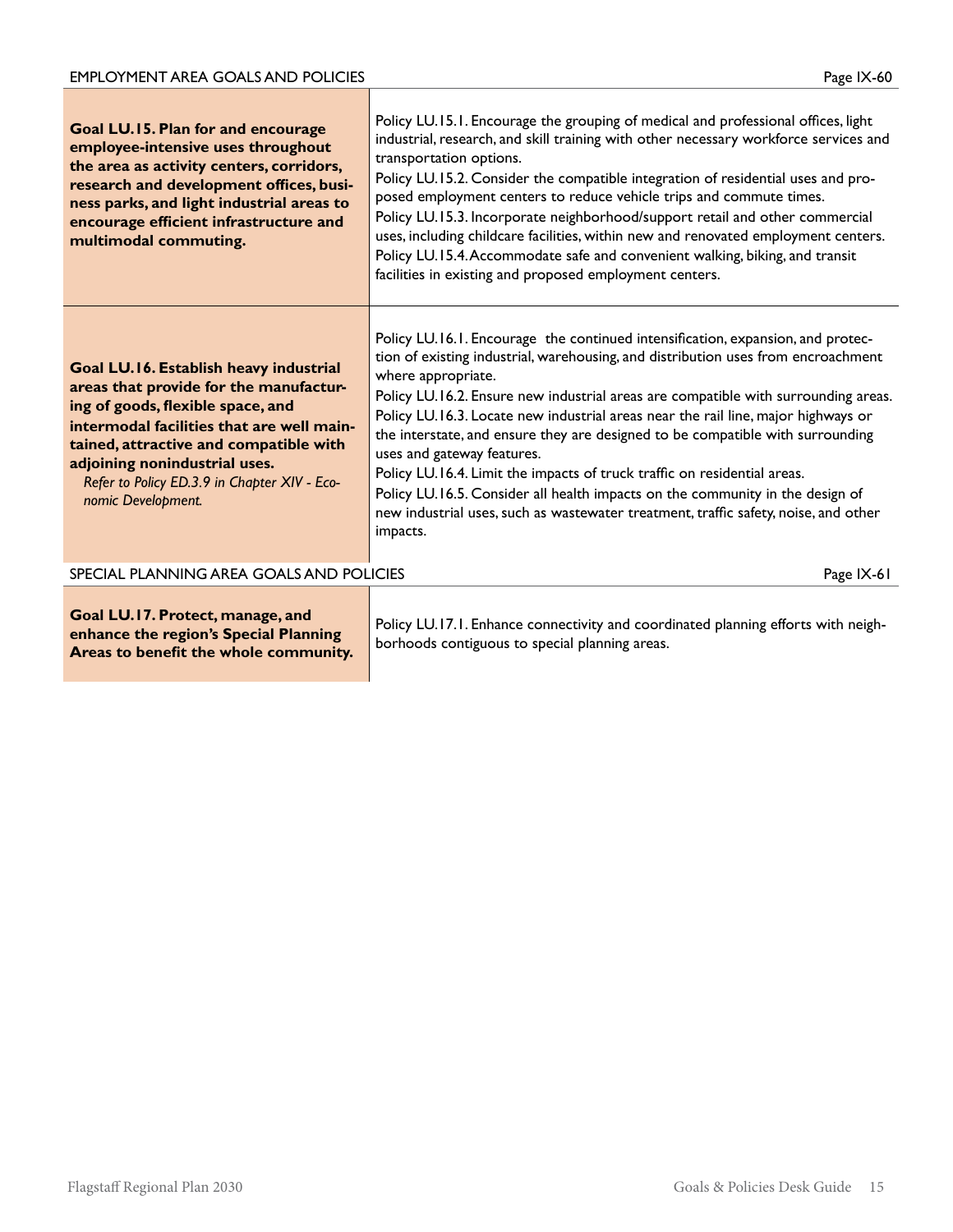Policy LU.18.1. Design activity centers and corridors appropriate to and within the context of each area type: urban, suburban, or rural.

Policy LU.18.2. Strive for activity centers and corridors that are characterized by contextual and distinctive identities, derived from history, environmental features, a mix of uses, well-designed public spaces, parks, plazas, and high-quality design. Policy LU.18.3. Redevelop underutilized properties, upgrade aging infrastructure, and enhance rights-of-way and public spaces so that existing activity centers and corridors can realize their full potential.

*Refer to Chapter XI - Cost of Development for the potential of public-private partnerships.*

Policy LU.18.4. Encourage developers to provide activity centers and corridors with housing of various types and price points, especially attached and multi-family housing.

Policy LU.18.5. Plan for and support multi-modal activity centers and corridors with an emphasis on pedestrian and transit friendly design.

Policy LU.18.6. Support increased densities within activity centers and corridors. Policy LU.18.7. Concentrate commercial, retail, services, and mixed use within the activity center's commercial core.

Policy LU.18.8. Increase residential densities, live-work units, and home occupations within the activity center's pedestrian shed.

Policy LU.18.9. Plan activity centers and corridors appropriate to their respective regional or neighborhood scale.

Policy LU.18.10. Corridors should increase their variety and intensity of uses as they approach activity centers.

Policy LU.18.11. Land use policies pertaining to a designated corridor generally apply to a depth of one parcel or one and one-half blocks, whichever is greater. Policy LU.18.12. Corridors should focus commercial development to the corridor frontage and residential to the back.

Policy LU.18.13. Promote higher density development in targeted areas where economically viable and desired by the public.

Policy LU.18.14. Endorse efficiency of infrastructure with compact development within targeted activity centers.

Policy LU.18.15. Actual pedestrian-shed boundaries will be established considering opportunities and constraints posed by natural and man-made barriers like terrain or the interstate, road networks, and existing development patterns.

Policy LU.18.16. Adopt traffic regulations to increase awareness of pedestrianoriented design for activity centers.

Policy LU.18.17. Mixed use developments over 50 units per acre should be located in regional-scale activity centers.

Policy LU.18.18. New development within existing activity centers should enhance the existing street pattern to meet the goals and policies of the Regional Plan related to connectivity and complete streets.

Policy LU.18.19. New development in future activity centers should create street patterns that implement the characteristics of urban and suburban place-making within a functional transportation system that minimized dead ends and offset street and driveway connections.

LU.18.20. Major streets in urban activity centers should have urban-form buildings with their primary pedestrian entrances facing the major street. Secondary entrances could be located to meet other access needs for the building use.

**Goal LU.18. Develop well designed activity centers and corridors with a variety of employment, business, shopping, civic engagement, cultural opportunities, and residential choices.**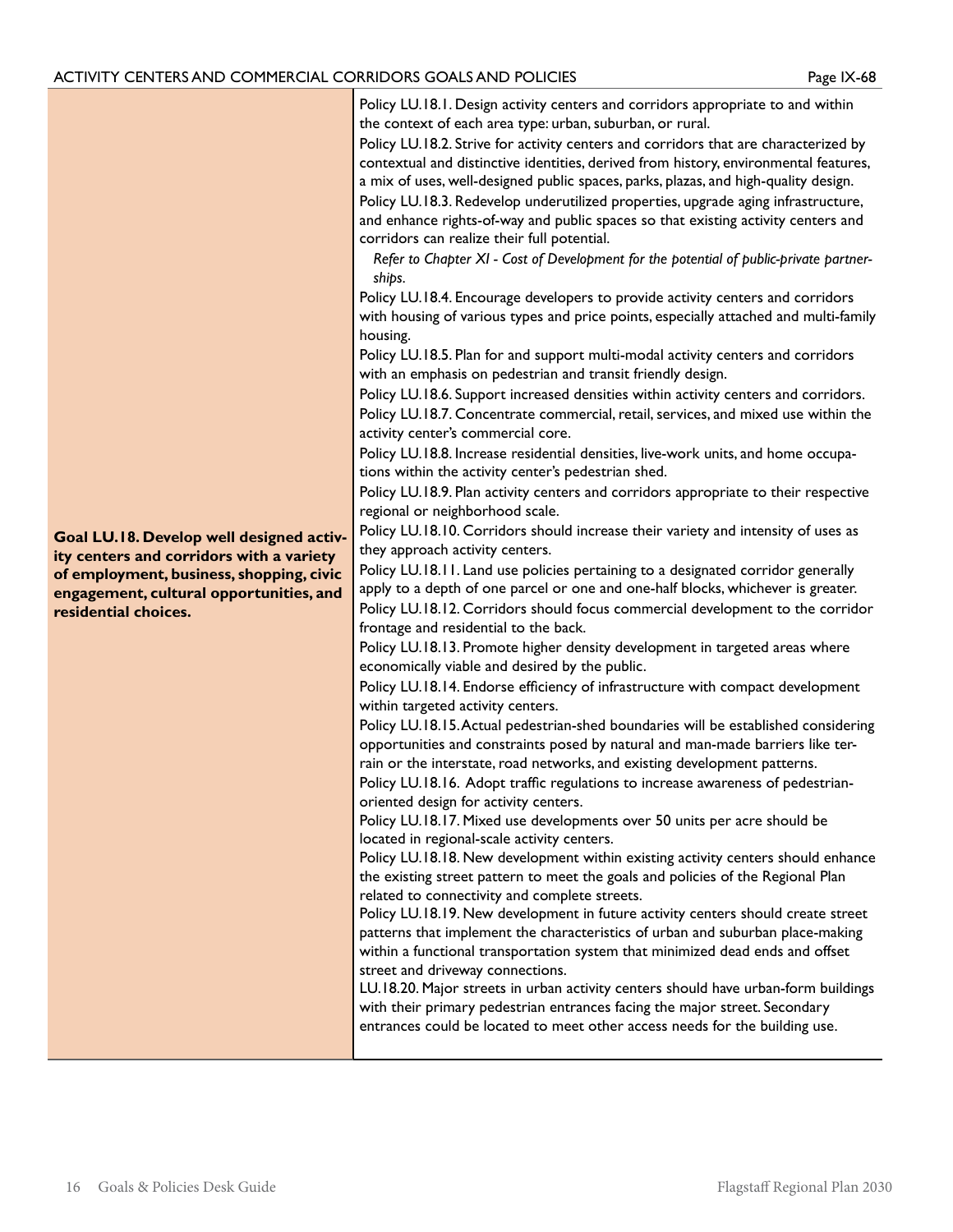|                                           | Policy LU.19.1. Develop a specific plan for each "Great Street" corridor.<br>Policy LU.19.2. Establish the context and regional or neighborhood scale of each |  |  |
|-------------------------------------------|---------------------------------------------------------------------------------------------------------------------------------------------------------------|--|--|
|                                           | corridor prior to design with special consideration for those intended to remain                                                                              |  |  |
| Goal LU.19. Develop a manageable evo-     | residential or natural in character.                                                                                                                          |  |  |
| lution of the main corridors into contex- | Policy LU.19.3. Enhance the viewsheds and frame the view along the corridors                                                                                  |  |  |
| tual place makers.                        | through design.                                                                                                                                               |  |  |
|                                           | Policy LU.19.4. Balance automobile use, parking, bicycle access, while prioritizing                                                                           |  |  |
|                                           | pedestrian safety along all corridors.                                                                                                                        |  |  |
|                                           | Refer to Chapter VIII - Community Character for the discussion of "Great Streets."                                                                            |  |  |
|                                           |                                                                                                                                                               |  |  |

## Chapter X - Transportation

| <b>MOBILITY AND ACCESS GOALS AND POLICIES</b>                                   | Page X-6                                                                                                                                                                                                                                                                                                                                                                                                                                                                                                                                                                                                                                                                                                                                                                                                                                                                                                                                                                                                                                                           |
|---------------------------------------------------------------------------------|--------------------------------------------------------------------------------------------------------------------------------------------------------------------------------------------------------------------------------------------------------------------------------------------------------------------------------------------------------------------------------------------------------------------------------------------------------------------------------------------------------------------------------------------------------------------------------------------------------------------------------------------------------------------------------------------------------------------------------------------------------------------------------------------------------------------------------------------------------------------------------------------------------------------------------------------------------------------------------------------------------------------------------------------------------------------|
| <b>Goal T.I. Improve mobility and access</b><br>throughout the region.          | Policy T.I.I. Integrate a balanced, multimodal, regional transportation system.<br>Policy T.I.2. Apply Complete Street Guidelines to accommodate all appropriate<br>modes of travel in transportation improvement projects.<br>Policy T.1.3. Transportation systems are consistent with the place type and needs<br>of people.<br>Policy T.I.4. Provide a continuous transportation system with convenient transfer<br>from one mode to another.<br>Policy T.1.5. Manage the operation and interaction of all modal systems for ef-<br>ficiency, effectiveness, safety, and to best mitigate traffic congestion.<br>Policy T.1.6. Provide and promote strategies that increase alternate modes of<br>travel and demand for vehicular travel to reduce peak period traffic.<br>Policy T.1.7. Coordinate transportation and other public infrastructure invest-<br>ments efficiently to achieve land use and economic goals.<br>Policy T.1.8. Plan for development to provide on-site, publicly-owned transporta-<br>tion improvements and provide adequate parking. |
| SAFE AND EFFICIENT MULTIMODAL TRANSPORTATION GOALS AND POLICIES                 | Page X-8                                                                                                                                                                                                                                                                                                                                                                                                                                                                                                                                                                                                                                                                                                                                                                                                                                                                                                                                                                                                                                                           |
| <b>Goal T.2. Improve transportation safety</b><br>and efficiency for all modes. | Policy T.2.1. Design infrastructure to provide safe and efficient movement of ve-<br>hicles, bicycles, and pedestrians.<br>Policy T.2.2. Consider new technologies in new and retrofitted transportation<br>infrastructure.<br>Policy T.2.3. Provide safety programs and infrastructure to protect the most vul-<br>nerable travelers, including the young, elderly, mobility impaired, pedestrians, and<br>bicyclists.<br>Note: Mobility-impaired includes hearing and sight-impaired persons.<br>Policy T.2.4. Consider dedicated transit ways where appropriate.<br>Policy T.2.5. Continue to seek means to improve emergency service access, relieve<br>and manage peak hour congestion, and expand multi-modal options in the US 180<br>corridor.                                                                                                                                                                                                                                                                                                             |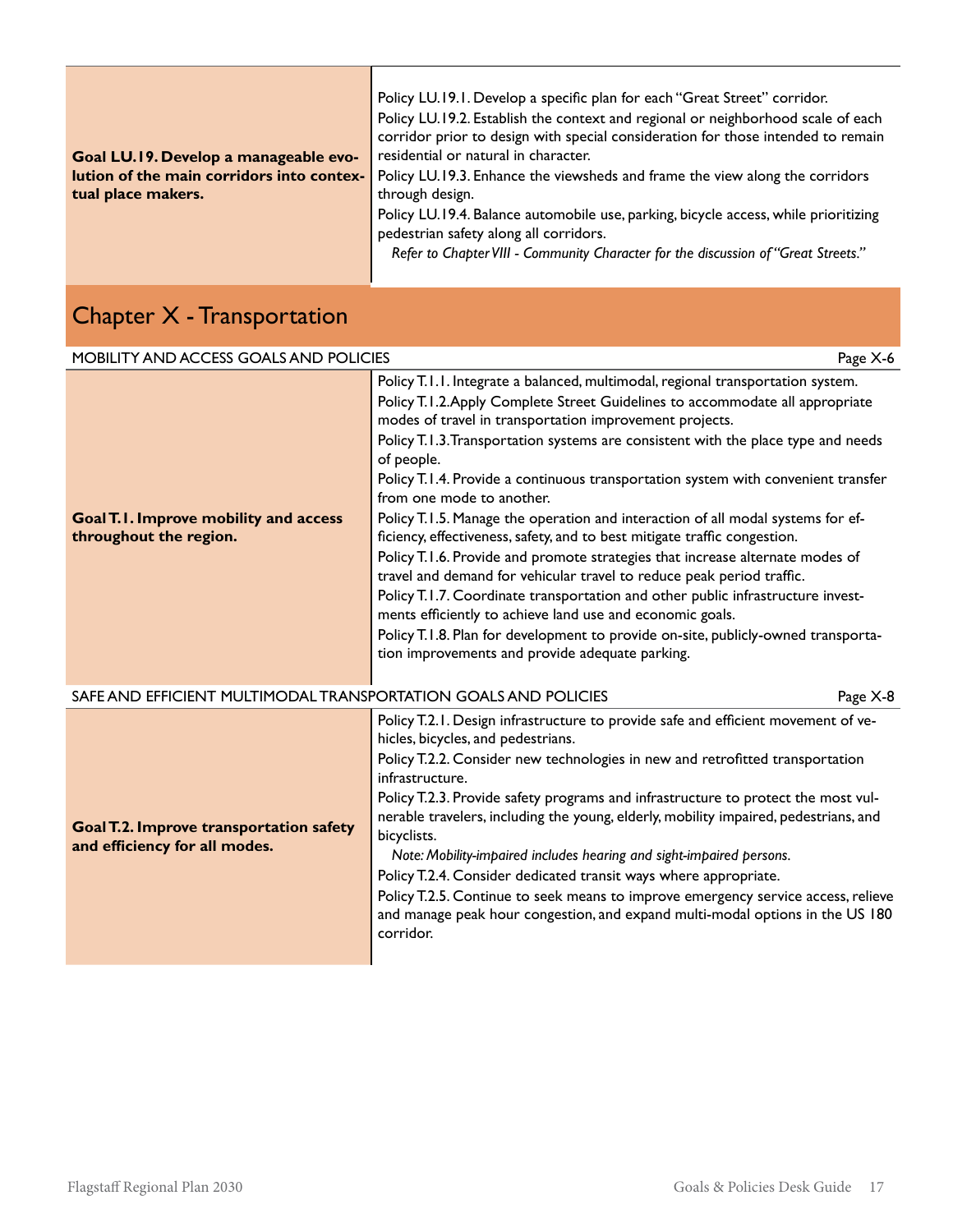| Goal T.3. Provide transportation infra-<br>structure that is conducive to conser-<br>vation, preservation, and development<br>goals to avoid, minimize, or mitigate<br>impacts on the natural and built envi-<br>ronment. | Policy T.3.1. Design and assess transportation improvement plans, projects, and<br>strategies to minimize negative impacts on air quality and maintain the region's<br>current air quality.<br>Policy T.3.2. Promote transportation systems that reduce the use of fossil fuels<br>and eventually replace with carbon neutral alternatives.<br>Policy T.3.3. Couple transportation investments with desired land use patterns to<br>enhance and protect the quality and livability of neighborhoods, activity centers,<br>and community places.<br>Policy T.3.4. Actively manage parking, including cost and supply, to support land use,<br>transportation, and economic development goals.<br>Policy T.3.5. Design transportation infrastructure that implements ecosystem-<br>based design strategies to manage stormwater and minimize adverse environmen-<br>tal impacts.<br>Policy T.3.6. Seek to minimize the noise, vibration, dust, and light impacts of trans-<br>portation projects on nearby land uses.<br>Policy T.3.7. Design transportation infrastructure to mitigate negative impacts on<br>plants, animals, their habitats, and linkages between them.<br>Policy T.3.8. Promote transportation options such as increased public transit and<br>more bike lanes to reduce congestion, fuel consumption, and overall carbon emis-<br>sions and promote walkable community design. |
|---------------------------------------------------------------------------------------------------------------------------------------------------------------------------------------------------------------------------|---------------------------------------------------------------------------------------------------------------------------------------------------------------------------------------------------------------------------------------------------------------------------------------------------------------------------------------------------------------------------------------------------------------------------------------------------------------------------------------------------------------------------------------------------------------------------------------------------------------------------------------------------------------------------------------------------------------------------------------------------------------------------------------------------------------------------------------------------------------------------------------------------------------------------------------------------------------------------------------------------------------------------------------------------------------------------------------------------------------------------------------------------------------------------------------------------------------------------------------------------------------------------------------------------------------------------------------------------------------------------------------------------|
| <b>QUALITY DESIGN GOALS AND POLICIES</b>                                                                                                                                                                                  |                                                                                                                                                                                                                                                                                                                                                                                                                                                                                                                                                                                                                                                                                                                                                                                                                                                                                                                                                                                                                                                                                                                                                                                                                                                                                                                                                                                                   |
| Goal T.4. Promote transportation infra-<br>structure and services that enhance the<br>quality of life of the communities within<br>the region.                                                                            | Policy T.4.1. Promote context sensitive solutions (CSS) supportive of planned land<br>uses, integration of related infrastructure needs, and desired community character<br>elements in all transportation investments.<br>Policy T.4.2. Design all gateway corridors, streets, roads, and highways to safely and<br>attractively accommodate all transportation users with contextual landscaping<br>and appropriate architectural features.<br>Policy T.4.3. Design transportation facilities and infrastructure with sensitivity to<br>historic and prehistoric sites and buildings, and incorporate elements that comple-<br>ment our landscapes and views.                                                                                                                                                                                                                                                                                                                                                                                                                                                                                                                                                                                                                                                                                                                                   |
| PEDESTRIAN INFRASTRUCTURE GOALS AND POLICIES                                                                                                                                                                              | Page X-10                                                                                                                                                                                                                                                                                                                                                                                                                                                                                                                                                                                                                                                                                                                                                                                                                                                                                                                                                                                                                                                                                                                                                                                                                                                                                                                                                                                         |
| Goal T.5. Increase the availability and<br>use of pedestrian infrastructure, includ-<br>ing FUTS, as a critical element of a safe<br>and livable community.                                                               | Policy T.5.1. Provide accessible pedestrian infrastructure with all public and private<br>street construction and reconstruction projects.<br>Policy T.5.2. Improve pedestrian visibility and safety and raise awareness of the<br>benefits of walking.<br>Policy T.5.3. Identify specific pedestrian mobility and accessibility challenges and<br>develop a program to build and maintain necessary improvements.<br>Policy T.5.4. Design streets with continuous pedestrian infrastructure of sufficient<br>width to provide safe, accessible use and opportunities for shelter.                                                                                                                                                                                                                                                                                                                                                                                                                                                                                                                                                                                                                                                                                                                                                                                                                |
| BICYCLE INFRASTRUCTURE GOALS AND POLICIES                                                                                                                                                                                 | Page X-11                                                                                                                                                                                                                                                                                                                                                                                                                                                                                                                                                                                                                                                                                                                                                                                                                                                                                                                                                                                                                                                                                                                                                                                                                                                                                                                                                                                         |
| Goal T.6. Provide for bicycling as a safe<br>and efficient means of transportation<br>and recreation.                                                                                                                     | Policy T.6.1. Expand recognition of bicycling as a legitimate and beneficial form of<br>transportation.<br>Policy T.6.2. Establish and maintain a comprehensive, consistent, and highly con-<br>nected system of bikeways and FUTS trails.<br>Policy T.6.3. Educate bicyclists and motorists about bicyclist safety through educa-<br>tion programs, enforcement, and detailed crash analyses.<br>Policy T.6.4. Encourage bikeways and bicycle infrastructure to serve the needs of a<br>full range of bicyclist experience levels.<br>Policy T.6.5. Provide short- and long-term bicycle parking where bicyclists want to<br>travel.<br>Policy T6.6. Integrate policies to increase bicycling and meet the needs of bicy-<br>clists into all relevant plans, policies, studies, strategies, and regulations.                                                                                                                                                                                                                                                                                                                                                                                                                                                                                                                                                                                     |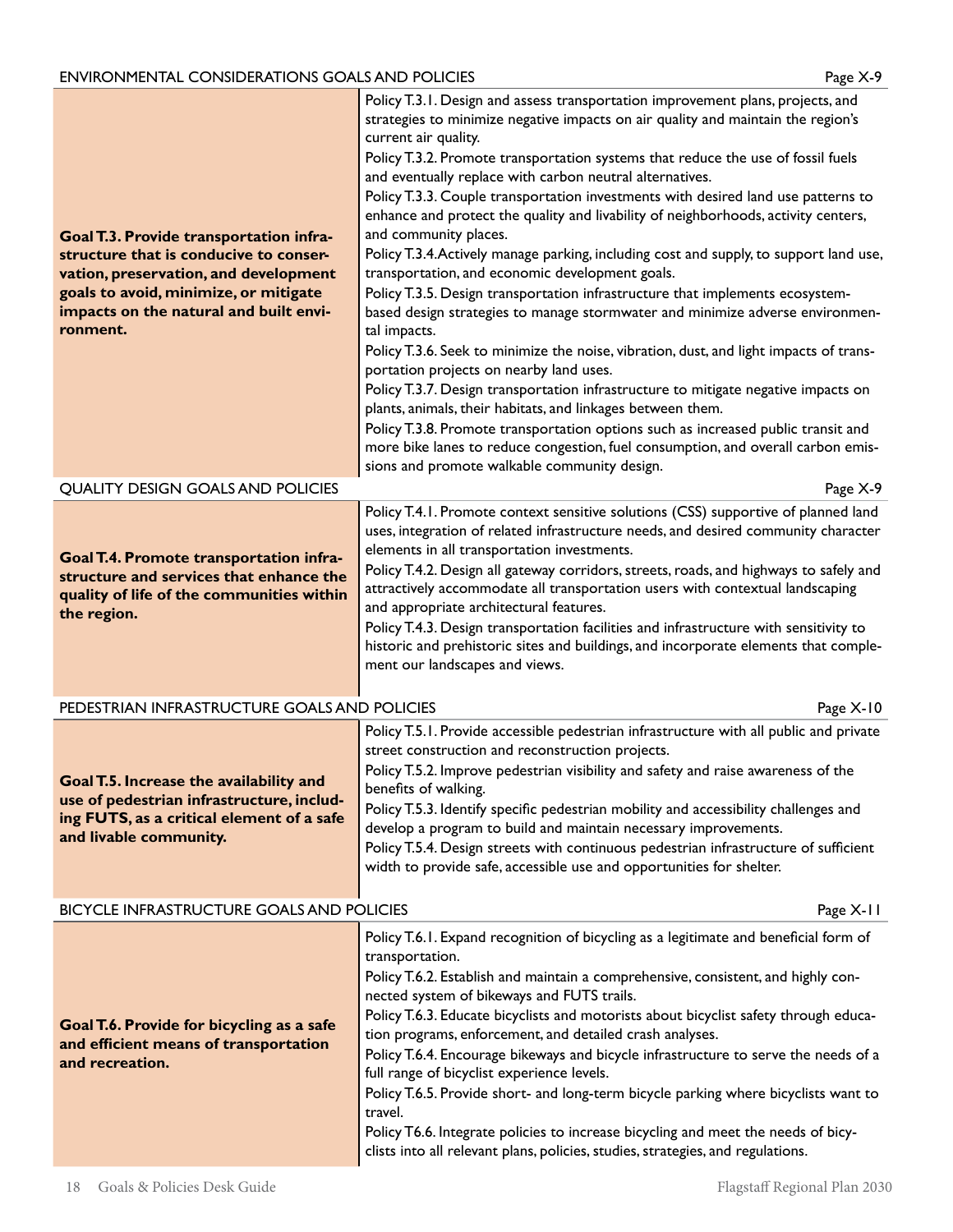| Goal T.7. Provide a high-quality, safe,<br>convenient, accessible public transporta-<br>tion system, where feasible, to serve as<br>an attractive alternative to single-occu-<br>pant vehicles.   | Policy T.7.1. Cooperate with NAIPTA in developing and implementing the five-<br>year transit master planning goals and objectives to continuously improve service,<br>awareness, and ridership.<br>Policy T.7.2. Provide public transit centers and options that are effectively distrib-<br>uted throughout the region to increase access to public transit.<br>Policy T.7.3. Support a public transit system design that encourages frequent and<br>convenient access points, for various transportation modes and providers, such as<br>private bus and shuttle systems, park-and-ride lots for cars and bicycles, and well-<br>placed access to bus, railroad, and airline terminal facilities.<br>Policy T.7.4. Support mobility services for seniors and persons with mobilityneeds.<br>Policy T.7.5. Incorporate adopted plans and policies for non-motorized and public<br>transportation in the permitting process for all development or land use propos-<br>als, including provisions for efficient access and mobility, and convenient links<br>between pedestrian, bicycle, and transit facilities.<br>Policy T.7.6. Coordinate with NAIPTA to establish rural transit service within the<br>region that is consistent with County land use plans, based on funding availability,<br>cost effectiveness, location of major trip generators, distance between generators,<br>and the needs of transit-dependent individuals.<br>Note: Transit dependent individuals are those who can only get around via public tran-<br>sit, and who do not own a car or cannot drive. |  |
|---------------------------------------------------------------------------------------------------------------------------------------------------------------------------------------------------|--------------------------------------------------------------------------------------------------------------------------------------------------------------------------------------------------------------------------------------------------------------------------------------------------------------------------------------------------------------------------------------------------------------------------------------------------------------------------------------------------------------------------------------------------------------------------------------------------------------------------------------------------------------------------------------------------------------------------------------------------------------------------------------------------------------------------------------------------------------------------------------------------------------------------------------------------------------------------------------------------------------------------------------------------------------------------------------------------------------------------------------------------------------------------------------------------------------------------------------------------------------------------------------------------------------------------------------------------------------------------------------------------------------------------------------------------------------------------------------------------------------------------------------------------------------------------------------|--|
| <b>AUTOMOBILE GOALS AND POLICIES</b><br>Page X-20                                                                                                                                                 |                                                                                                                                                                                                                                                                                                                                                                                                                                                                                                                                                                                                                                                                                                                                                                                                                                                                                                                                                                                                                                                                                                                                                                                                                                                                                                                                                                                                                                                                                                                                                                                      |  |
| Goal T.8. Establish a functional, safe, and<br>aesthetic hierarchy of roads and streets.                                                                                                          | Policy T.8.1. Promote efficient network connectivity to and within major trade<br>corridors, employment centers, and special districts that enhances the region's<br>standing as a major economic hub.<br>Policy T.8.2. Maintain the road and street classification system that is based on<br>context, function, type, use, and visual quality.<br>Policy T.8.3. Design neighborhood streets using appropriate traffic calming tech-<br>niques and street widths to sustain quality of life while maintaining traffic safety.<br>Policy T.8.4. Protect rights-of-way for future transportation corridors.<br>Policy T.8.5. Support the area's economic vitality by improving intersection design<br>for freight movements.<br>Policy T.8.6. Maintain the City's street infrastructure in a cost effective manner to<br>ensure the safety and convenience of all users.                                                                                                                                                                                                                                                                                                                                                                                                                                                                                                                                                                                                                                                                                                              |  |
| PASSENGER RAIL AND RAIL FREIGHT GOALS AND POLICIES                                                                                                                                                | Page X-21                                                                                                                                                                                                                                                                                                                                                                                                                                                                                                                                                                                                                                                                                                                                                                                                                                                                                                                                                                                                                                                                                                                                                                                                                                                                                                                                                                                                                                                                                                                                                                            |  |
| Goal T.9. Strengthen and support rail<br>service opportunities for the region's<br>businesses and travelers.                                                                                      | Policy T.9.1. Seamlessly integrate passenger rail with other travel modes including<br>connectivity and operational improvements to the downtown passenger rail sta-<br>tion and surroundings.<br>Policy T.9.2. Promote Amtrak service and support opportunities for interregional<br>passenger rail service.<br>Policy T.9.3. Promote development of rail spurs and an intermodal freight facility<br>or facilities as needed to support viable economic growth.<br>Policy T.9.4. Increase the number of grade-separated railroad crossings.                                                                                                                                                                                                                                                                                                                                                                                                                                                                                                                                                                                                                                                                                                                                                                                                                                                                                                                                                                                                                                        |  |
| AIR TRAVEL GOALS AND POLICIES                                                                                                                                                                     | Page $X-21$                                                                                                                                                                                                                                                                                                                                                                                                                                                                                                                                                                                                                                                                                                                                                                                                                                                                                                                                                                                                                                                                                                                                                                                                                                                                                                                                                                                                                                                                                                                                                                          |  |
| Goal T.10. Strengthen and expand the<br>role of Flagstaff Pulliam Airport as the<br>dominant hub for passenger, air<br>freight, public safety flights, and other<br>services in northern Arizona. | Policy T.10.1. Maintain and expand Flagstaff Pulliam Airport as an important link to<br>the national air transportation system.<br>Policy T.10.2. Improve multimodal access and service to and from the airport<br>including transit, bicycle, and parking services.<br>Policy T.10.3. Seek opportunities to expand destinations and frequency of regional<br>air service throughout the southwest and west.<br>Policy T.10.4. Plan and manage transportation infrastructure to discourage land<br>uses incompatible with the airport and flight zones.                                                                                                                                                                                                                                                                                                                                                                                                                                                                                                                                                                                                                                                                                                                                                                                                                                                                                                                                                                                                                              |  |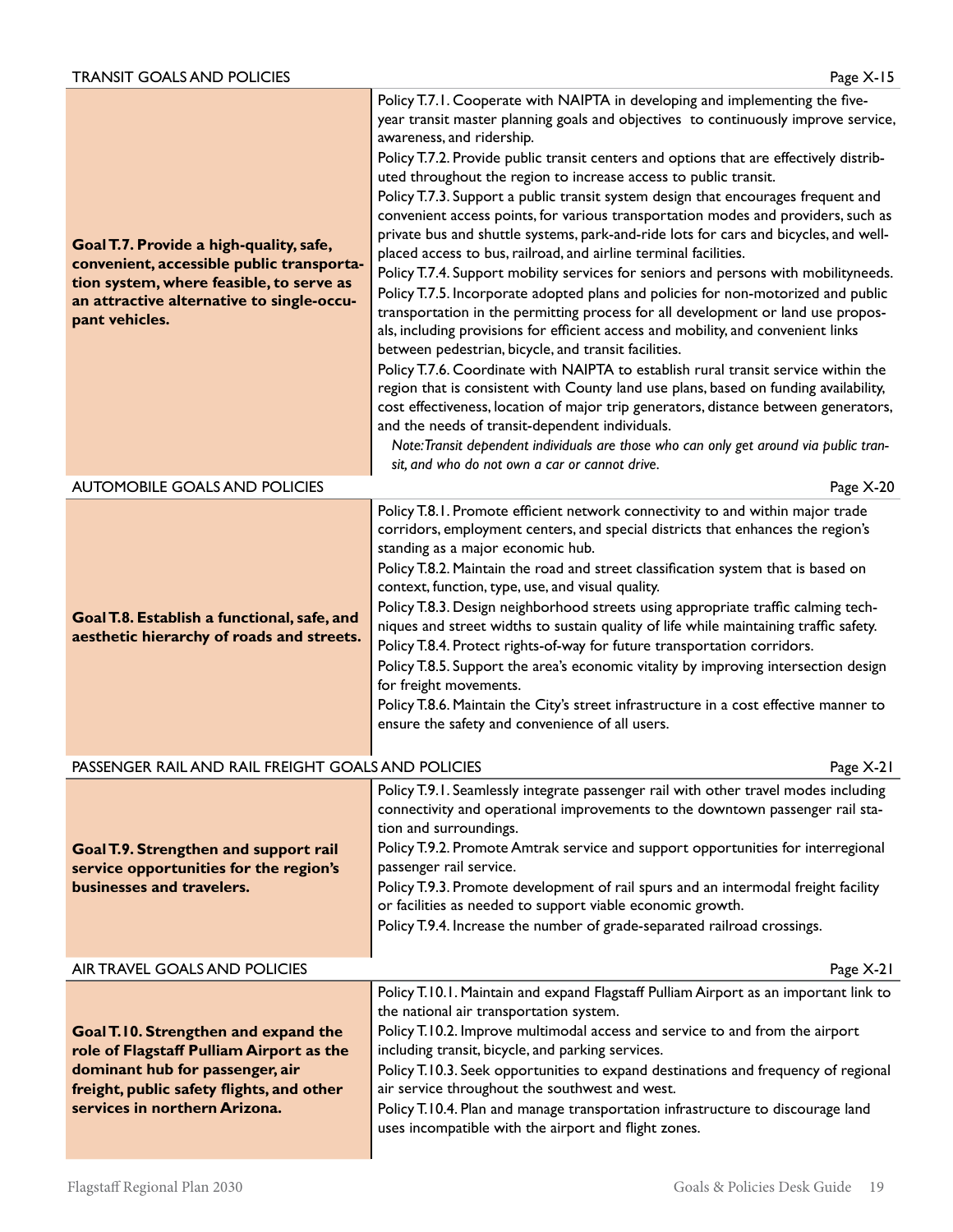**Goal T.11. Build and sustain public support for the implementation of transportation planning goals and policies, including the financial underpinnings of the Plan, by actively seeking meaningful community involvement.**

Policy T.11.1. Maintain the credibility of the regional transportation planning process through the application of professional standards in the collection and analysis of data and in the dissemination of information to the public.

Policy T.11.2. Approach public involvement proactively throughout regional transportation planning, prioritization, and programming processes, including open access to communications, meetings, and documents related to the Plan.

Policy T.11.3. Include and involve all segments of the population, including those potentially underrepresented such as the elderly, low-income, and minorities (see Title VI of the Civil Rights Act of 1964 and Executive Order 12898 - Environmental Justice).

Policy T.11.4.Attempt to equitably distribute the burdens and benefits of transportation investments to all segments of the community.

Policy T.11.5. Promote effective intergovernmental relations through agreed-upon procedures to consult, cooperate, and coordinate transportation-related activities and decisions, including regional efforts to secure funding for the improvement of transportation services, infrastructure, and facilities.

### Chapter XI - Cost of Development

#### COST OF DEVELOPMENT GOALS AND POLICIES Page XI-3

**Goal CD.1. Improve the City and County financial systems to provide for needed infrastructure development and rehabilitation, including maintenance and enhancement of existing infrastructure.**

Policy CD.1.1.At the City level, provide a regular analysis of funding and financing policy alternatives needed for infrastructure development and rehabilitation. Policy CD.1.2.Work collaboratively with private and non-profit economic development groups to provide for the most efficient and effective use of public and private development dollars.

Policy CD.1.3.Analyze the feasibility of expanding development fees within the City of Flagstaff, which may enable future development to provide for related adequate off-site improvements and facilities.

*Note: Arizona state statute requires cities to analyze development fees every five years.*

Policy CD.1.4. Develop a cost-benefit analysis protocol between regional economic development partners when the public is expected to invest.

Policy CD.1.5. Require that new development pay for a fair and rough proportional share of public facilities, services, and infrastructure.

Policy CD.1.6. Encourage redevelopment projects to utilize private/public partnerships in order to succeed.

*Refer to reinvestment and redevelopment discussions in Chapter IX - Growth Areas & Land Use and Chapter XIV - Economic Development for more information.*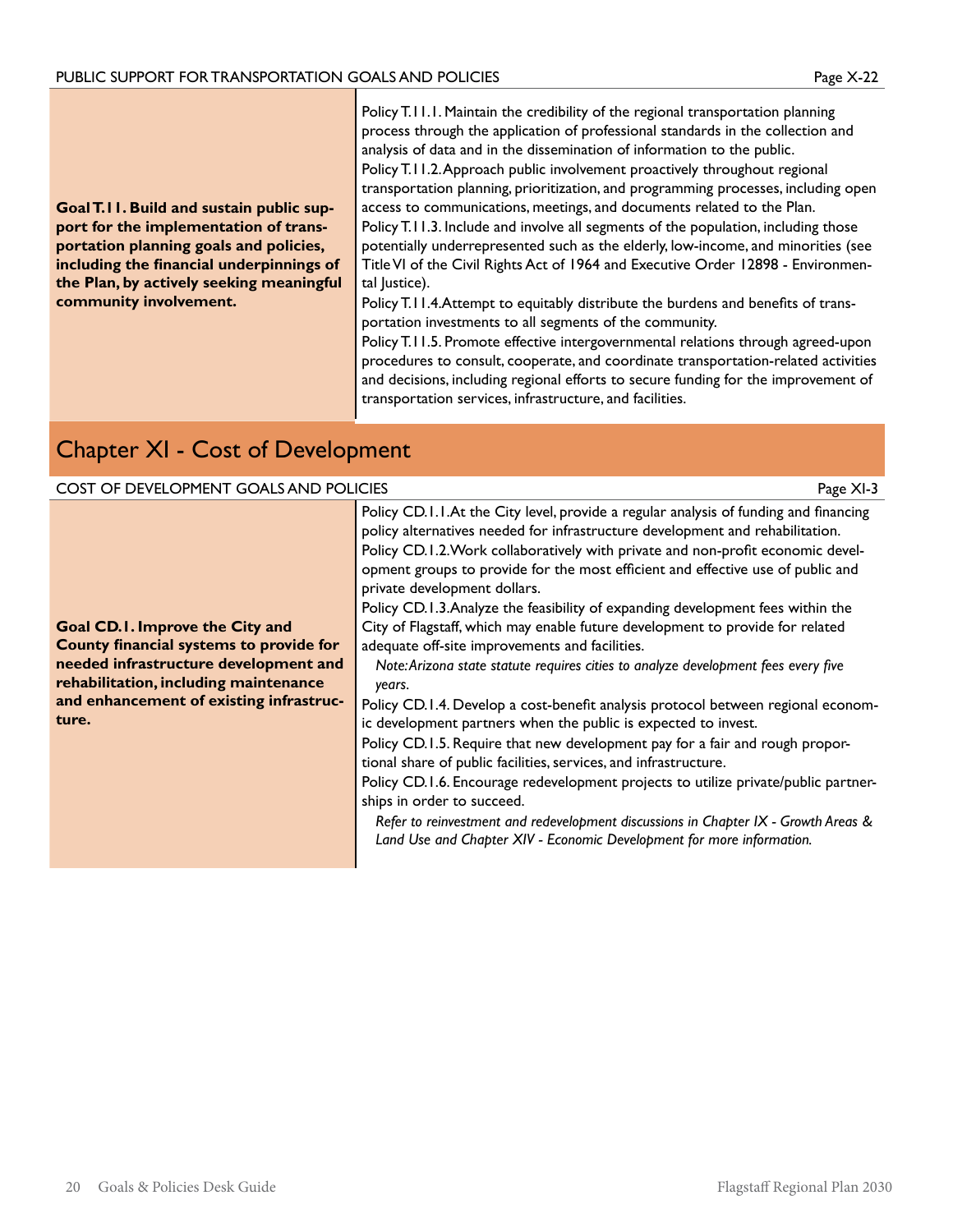## Chapter XII - Public Buildings, Services, Facilities, & Safety

| <b>RESILIENCY PLANNING GOALS AND POLICIES</b>                                                                                                                                                             | Page XII-5                                                                                                                                                                                                                                                                                                                                                                                                                                                                                                                                                                                                                                                                                                                                                                                                                                                                                                                                                                                                                                                                                                                                                                                                                                                                                                                                                                                                                                                                                                                                   |
|-----------------------------------------------------------------------------------------------------------------------------------------------------------------------------------------------------------|----------------------------------------------------------------------------------------------------------------------------------------------------------------------------------------------------------------------------------------------------------------------------------------------------------------------------------------------------------------------------------------------------------------------------------------------------------------------------------------------------------------------------------------------------------------------------------------------------------------------------------------------------------------------------------------------------------------------------------------------------------------------------------------------------------------------------------------------------------------------------------------------------------------------------------------------------------------------------------------------------------------------------------------------------------------------------------------------------------------------------------------------------------------------------------------------------------------------------------------------------------------------------------------------------------------------------------------------------------------------------------------------------------------------------------------------------------------------------------------------------------------------------------------------|
| <b>Goal PF.I. Work across all government</b><br>operations and services to prepare<br>for the impacts of natural and human-<br>caused hazards.                                                            | <b>Planning</b><br>Policy PF.I.I. Consider climate resiliency and preparedness in community planning<br>and development to be better prepared for changing conditions.<br>Operational<br>Policy PF. I.2. Allocate available public resources necessary for the City and<br>County to prepare and adapt for natural and human-caused hazards so that all<br>government operations support community resiliency.<br>Policy PF.1.3. Support evidence-based, ongoing assessment of the region's vulner-<br>ability and risk to changes in local climate. Incorporate future climate projections<br>and historic data into emergency operations and hazard mitigation planning ef-<br>forts.<br>Policy PF.1.4. Build, sustain, and leverage partnerships with local and regional<br>stakeholders for collective investment, efficient action, and shared responsibility in<br>the building of local resiliency.<br><b>Community Engagement and Education</b><br>Policy PF.1.5. Support proactive communication and education aimed at both<br>residents and governmental operations as a means to build individual, organiza-<br>tional, and community resiliency to weather-related impacts and climate-caused<br>or natural disasters.<br>Policy PF.1.6. Educate and inform the community about how to cope with climatic<br>variability and what the local government entities are doing on a systemic level.<br><b>Community Engagement and Education</b><br>Policy PF.1.7. Develop strategies and take meaningful steps toward extending the |
| LOCATING FACILITIES GOALS AND POLICIES                                                                                                                                                                    | Page XII-9                                                                                                                                                                                                                                                                                                                                                                                                                                                                                                                                                                                                                                                                                                                                                                                                                                                                                                                                                                                                                                                                                                                                                                                                                                                                                                                                                                                                                                                                                                                                   |
|                                                                                                                                                                                                           |                                                                                                                                                                                                                                                                                                                                                                                                                                                                                                                                                                                                                                                                                                                                                                                                                                                                                                                                                                                                                                                                                                                                                                                                                                                                                                                                                                                                                                                                                                                                              |
| Goal PF.2. Provide sustainable and eq-<br>uitable public facilities, services, and in-<br>frastructure systems in an efficient and<br>effective manner to serve all population<br>areas and demographics. | Policy PF.2.1. Prioritize infrastructure upgrades to encourage redevelopment and<br>infill and meet land use goals.<br>Policy PF.2.2. Require new developments to pay their fair share toward the cost of<br>additional capital improvements, infrastructure, and public service needs created<br>by the development.<br>Refer to Chapter XI - Cost of Development for more information.<br>Policy PF.2.3. Provide accessible public facilities and services in strategic locations.<br>Policy PF.2.4. Support quality civic design for all public facilities.<br>Policy PF.2.5. Pursue cooperative and coordinated planning between government<br>jurisdictions, agencies, educational institutions, non-profits, and private service<br>providers.                                                                                                                                                                                                                                                                                                                                                                                                                                                                                                                                                                                                                                                                                                                                                                                         |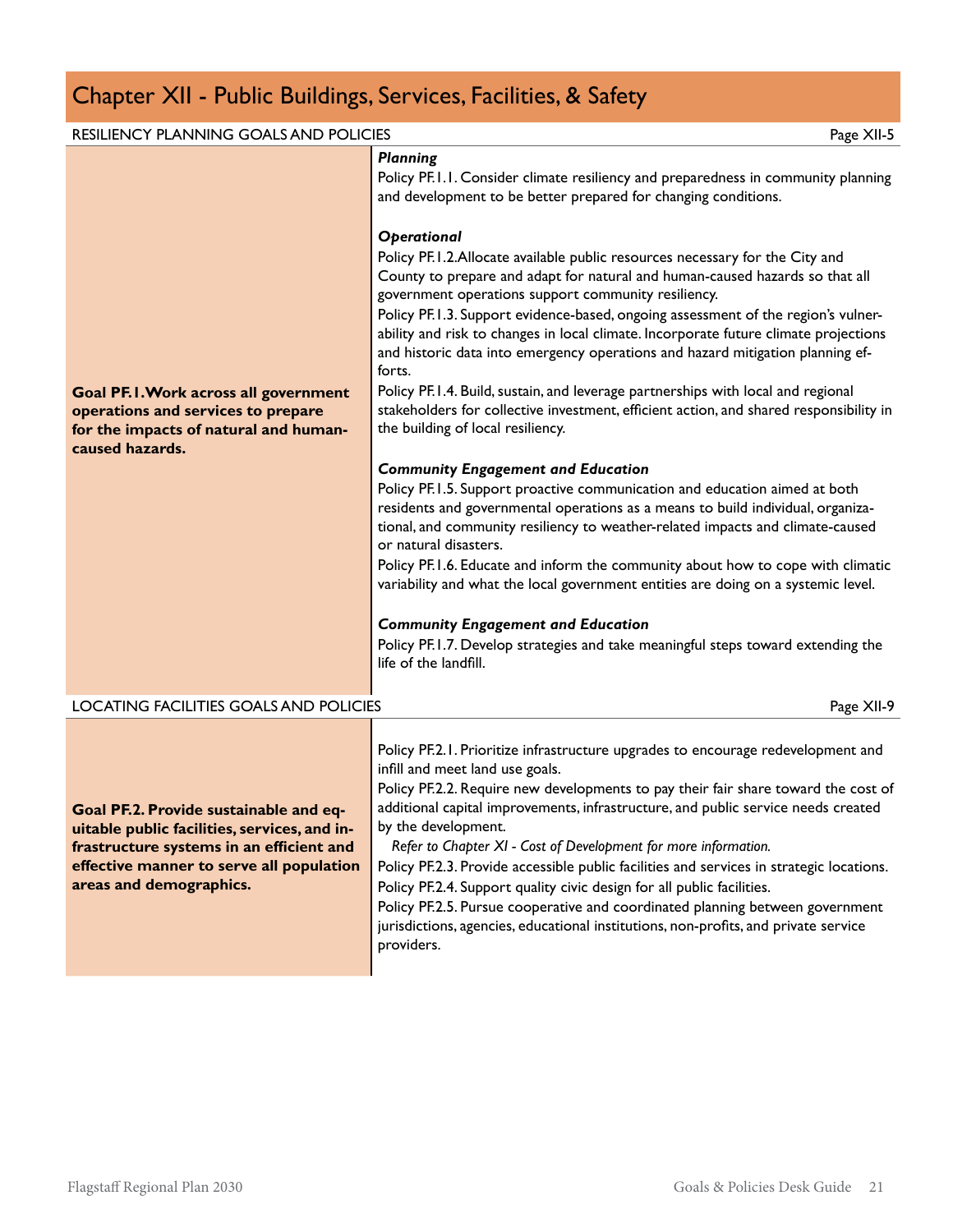|                                                                                                                                                                         | Policy PF.3.1. Maintain high-quality effectiveness and efficiency in law enforcement, |
|-------------------------------------------------------------------------------------------------------------------------------------------------------------------------|---------------------------------------------------------------------------------------|
| Goal PF.3. Provide high-quality emer-<br>gency response and public safety servic-<br>es including law enforcement, fire, medi-<br>cal, and ambulance transport service. | fire, and emergency services to the extent that is consistent with governmental       |
|                                                                                                                                                                         | operations, plans, public policies, population served, and monies available.          |
|                                                                                                                                                                         | Policy PF.3.2. Locate City of Flagstaff and rural fire districts within the optimal   |
|                                                                                                                                                                         | response time for new and existing development.                                       |
|                                                                                                                                                                         | Policy PF.3.3. Locate law enforcement facilities (i.e., main and sub-stations) within |
|                                                                                                                                                                         | the prescribed response time goals and service needs of the community.                |
|                                                                                                                                                                         | Policy PF.3.4. Maintain emergency management operations to protect life and           |
|                                                                                                                                                                         | property during disaster events in natural hazard areas and built environments.       |
|                                                                                                                                                                         | Policy PF.3.5. Support coordination of public safety and emergency management         |
|                                                                                                                                                                         | operations through mutual aid agreements.                                             |

### Chapter XIII - Neighborhoods, Housing, & Urban Conservation

| NEIGHBORHOODS, HOUSING, AND URBAN CONSERVATION GOALS AND POLICIES                                                                                                                           |                                                                                                                                                                                                                                                                                                                                                                                                                                                                                                                                                                                                                                                                                                                                                                                                                                                                                                                                                                                                                                                                                                                                                                                                                                                                                                                                                                                                                                                                                                                               | Page XIII-9 |
|---------------------------------------------------------------------------------------------------------------------------------------------------------------------------------------------|-------------------------------------------------------------------------------------------------------------------------------------------------------------------------------------------------------------------------------------------------------------------------------------------------------------------------------------------------------------------------------------------------------------------------------------------------------------------------------------------------------------------------------------------------------------------------------------------------------------------------------------------------------------------------------------------------------------------------------------------------------------------------------------------------------------------------------------------------------------------------------------------------------------------------------------------------------------------------------------------------------------------------------------------------------------------------------------------------------------------------------------------------------------------------------------------------------------------------------------------------------------------------------------------------------------------------------------------------------------------------------------------------------------------------------------------------------------------------------------------------------------------------------|-------------|
| Goal NH.I. Foster and maintain healthy<br>and diverse urban, suburban, and rural<br>neighborhoods in the Flagstaff region.                                                                  | Policy NH.I.I. Preserve and enhance existing neighborhoods.<br>Policy NH.1.2. Respect traditions, identifiable styles, proportions, streetscapes,<br>relationships between buildings, yards, and roadways; and use historically appro-<br>priate and compatible building and structural materials when making changes to<br>existing neighborhoods, especially in historic neighborhoods.<br>Policy NH.1.3. Interconnect existing and new neighborhoods through patterns of<br>development, with complete streets, sidewalks, and trails.<br>Policy NH.1.4. Foster points of activities, services, increased densities, and transit<br>connections in urban and suburban neighborhoods.<br>Policy NH.1.5. Use traditional neighborhood design standards for new and revital-<br>ized urban neighborhoods, neighborhood plans, specific plans, or master plans.<br>Policy NH.1.6. New development, especially on the periphery, will contribute to<br>completing neighborhoods, including interconnecting with other neighborhoods;<br>providing parks, civic spaces, and a variety of housing types; and protecting sensi-<br>tive natural and cultural features.<br>Policy NH.1.7. Develop appropriate programs and tools to ensure the appropriate<br>placement, design, and operation of new student housing developments consistent<br>with neighborhood character and scale.<br>Policy NH.1.8. Prioritize the stabilization of a neighborhood's identity and main-<br>tain cultural diversity as new development occurs. |             |
| Goal NH.2. Look to downtown Flagstaff<br>as the primary focal point of the com-<br>munity character.<br>Refer to the Downtown goals and policies in<br>Chapter IX - Growth Areas & Land Use | Policy NH.2.1. Encourage the rehabilitation of historic downtown structures and<br>contextual new structures as office, retail, entertainment, and residential space to<br>reinvigorate the area as a destination of culture, shopping, government, and the<br>arts.<br>Policy NH.2.2. Plan for future downtown development and contiguous develop-<br>ment that respects the established historic core, historical architecture, and urban<br>design.<br>Policy NH.2.3. Continue the tradition of multi-story, multi-use buildings to main-<br>tain and increase a stable, mixed-income residential population when planning<br>new structures in the downtown and Southside neighborhoods.                                                                                                                                                                                                                                                                                                                                                                                                                                                                                                                                                                                                                                                                                                                                                                                                                                  |             |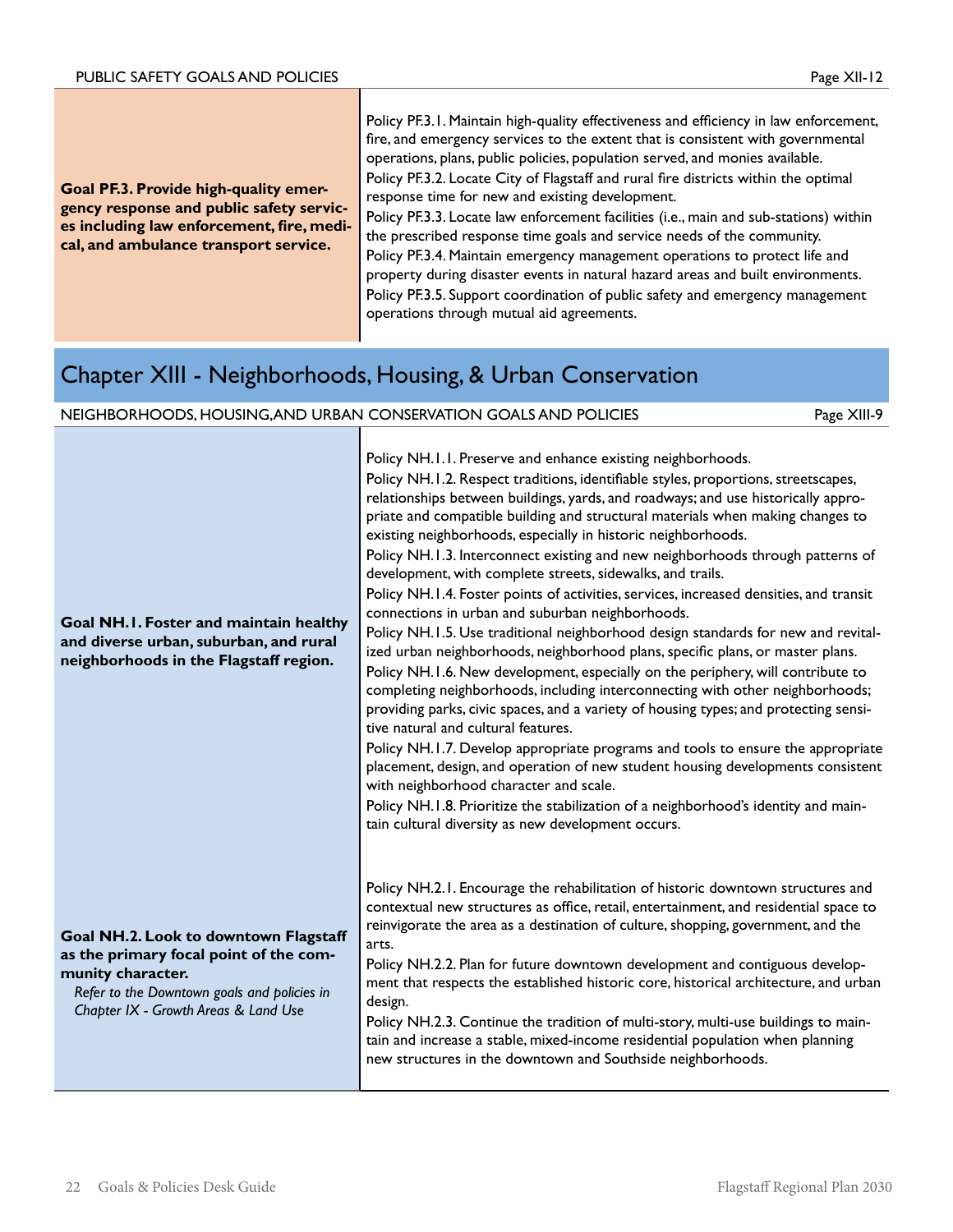| Goal NH.3. Make available a variety of<br>housing types at different price points,<br>to provide housing opportunity for all<br>economic sectors.                     | Policy NH.3.1. Provide a variety of housing types throughout the City and region,<br>including purchase and rental options, to expand the choices available to meet the<br>financial and lifestyle needs of our diverse population.<br>Policy NH.3.2. Promote accessory dwelling units, where appropriate.<br>Policy NH.3.3. Increase the availability of affordable housing for very low-income<br>persons, through innovative and effective funding mechanisms.<br>Policy NH.3.4. Reuse former brownfields, vacant buildings, and commercial build-<br>ings to provide new mixed-use and/or housing options.<br>Policy NH.3.5. Encourage and incentivize affordable housing.                                                                                                                                                                                                                                                                                                                                                                                               |
|-----------------------------------------------------------------------------------------------------------------------------------------------------------------------|------------------------------------------------------------------------------------------------------------------------------------------------------------------------------------------------------------------------------------------------------------------------------------------------------------------------------------------------------------------------------------------------------------------------------------------------------------------------------------------------------------------------------------------------------------------------------------------------------------------------------------------------------------------------------------------------------------------------------------------------------------------------------------------------------------------------------------------------------------------------------------------------------------------------------------------------------------------------------------------------------------------------------------------------------------------------------|
| Goal NH.4. All housing is safe and sani-<br>tary.                                                                                                                     | Policy NH.4.1. Expand the availability of affordable housing throughout the region<br>by preserving existing housing, including housing for very low-income persons.<br>Policy NH.4.2. Reduce substandard housing units by conserving and rehabilitating<br>existing housing stock to minimize impacts on existing residents.<br>Policy NH.4.3.Address accessibility issues and other housing barriers to persons<br>with disabilities or special needs.<br>Policy NH.4.4. Encourage green practices in housing construction and rehabilita-<br>tion that support durable, healthy, and energy efficient homes.<br>Policy NH.4.5. Renovate the existing housing stock to conserve energy and re-<br>duce utility and maintenance costs for owners and occupants.<br>Policy NH.4.6. Consider and integrate public transportation when possible in<br>planning housing developments, to help reduce a household's transportation costs<br>and minimize impact on the community's roads and transportation system.<br>Policy NH.4.7. Enforce compliance with fair housing laws. |
| <b>Goal NH.5. Eliminate homelessness.</b>                                                                                                                             | Policy NH.5.1. Provide adequate resources for families with children experiencing<br>homelessness.<br>Policy NH.5.2. Provide adequate resources for individuals experiencing homeless-<br>ness.<br>Policy NH.5.3. Support and expand programs that prevent homelessness.<br>Policy NH.5.4. Make transitional housing resources available to populations expe-<br>riencing homelessness.                                                                                                                                                                                                                                                                                                                                                                                                                                                                                                                                                                                                                                                                                      |
| Goal NH.6. Neighborhood conservation<br>efforts of revitalization, redevelopment,<br>and infill are compatible with and en-<br>hance our overall community character. | Policy NH.6.1. Promote quality redevelopment and infill projects that are con-<br>textual with surrounding neighborhoods. When planning for redevelopment, the<br>needs of existing residents should be addressed as early as possible in the devel-<br>opment process.<br>Policy NH 6.2. Use urban conservation tools to revitalize existing underutilized<br>activity centers to their potential.                                                                                                                                                                                                                                                                                                                                                                                                                                                                                                                                                                                                                                                                          |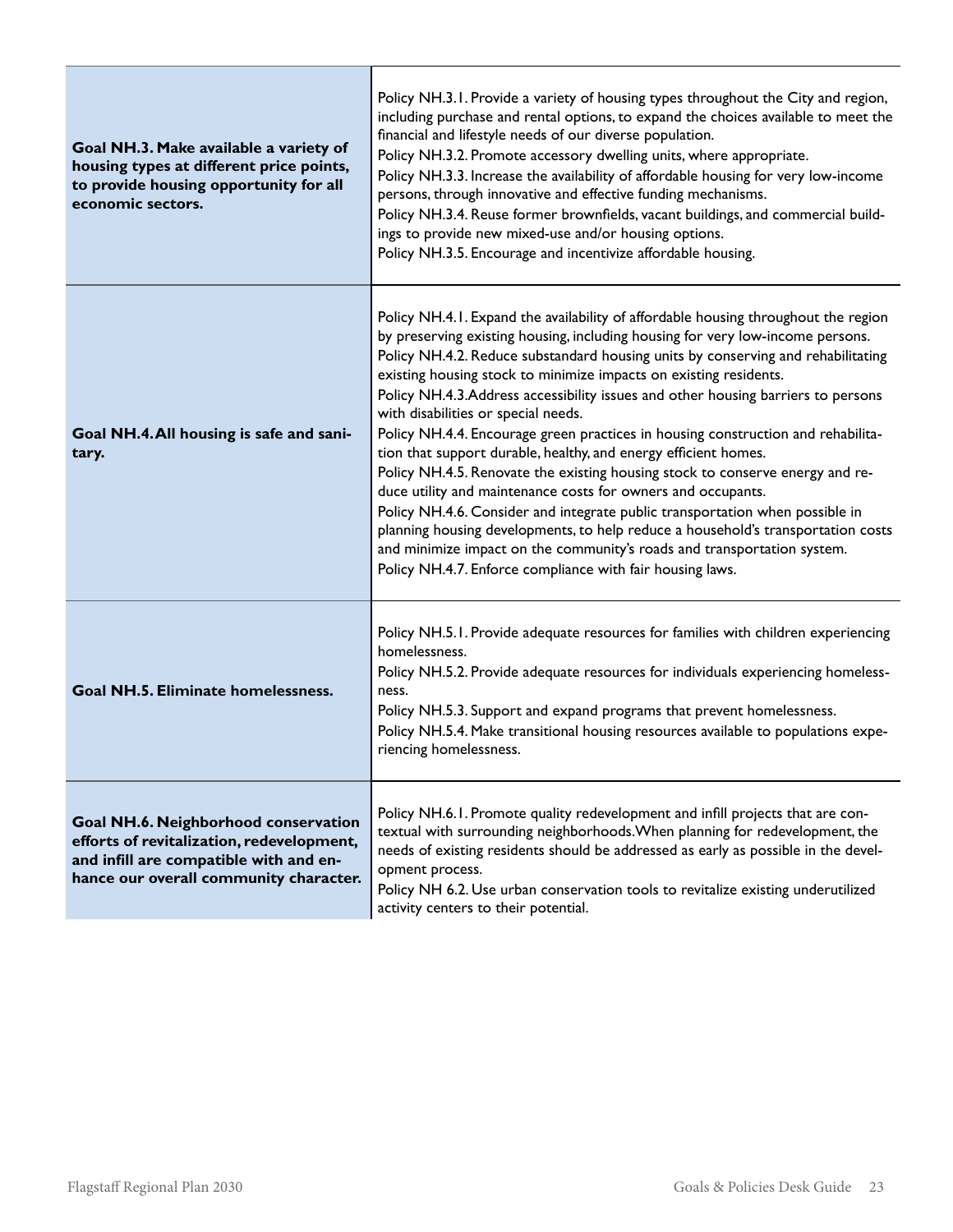## Chapter XIV - Economic Development

| RESPONSIVE GOVERNMENT GOALS AND POLICIES                                                                                                             | Page XIV-4                                                                                                                                                                                                                                                                                                                                                                                                                                                                                                                                                                                                                                                                                                                                                                                                                                                                                                                                                                                                                                                                                                                                                                                                                                                                                                                                      |
|------------------------------------------------------------------------------------------------------------------------------------------------------|-------------------------------------------------------------------------------------------------------------------------------------------------------------------------------------------------------------------------------------------------------------------------------------------------------------------------------------------------------------------------------------------------------------------------------------------------------------------------------------------------------------------------------------------------------------------------------------------------------------------------------------------------------------------------------------------------------------------------------------------------------------------------------------------------------------------------------------------------------------------------------------------------------------------------------------------------------------------------------------------------------------------------------------------------------------------------------------------------------------------------------------------------------------------------------------------------------------------------------------------------------------------------------------------------------------------------------------------------|
| Goal ED.I. Create a healthy environ-<br>ment for business by ensuring transpar-<br>ent, expeditious, and predictable govern-<br>ment processes.      | Policy ED.1.1. Maintain the commitment by City and County government bod-<br>ies to establish new public-private partnerships to spur economic development<br>where they are potentially an effective tool.<br>Policy ED.1.2. Steadily improve access to easily understandable public information.<br>Policy ED.1.3. Use economic best practices to promote quality and fiscally sound<br>projects.<br>Policy ED.1.4. Encourage local governments and the surrounding sovereign tribal<br>nations to collaborate on mutually beneficial economic development initiatives.<br>Policy ED.1.5. Work cooperatively as a region towards developing a redundant<br>telecommunications system.<br>Policy ED.1.6. Actively recruit diverse representation for all committee vacancies.<br>Policy ED.1.7. Establish policy and tools to consider the impacts of redevelopment<br>on local residents.                                                                                                                                                                                                                                                                                                                                                                                                                                                     |
| EDUCATION AND WORKFORCE TRAINING GOALS AND POLICIES                                                                                                  | Page XIV-7                                                                                                                                                                                                                                                                                                                                                                                                                                                                                                                                                                                                                                                                                                                                                                                                                                                                                                                                                                                                                                                                                                                                                                                                                                                                                                                                      |
| Goal ED.2. Support and encourage an<br>excellent educational system that pro-<br>motes critical thinking and job training<br>programs at all levels. | Policy ED.2.1. As industry sectors emerge and grow, encourage regional work-<br>force development partners to take a proactive role by preparing the local labor<br>force for current and future workforce needs.<br>Policy ED.2.2. Support collaborative workforce training efforts by secondary<br>schools, Coconino Community College, Northern Arizona University, and regional<br>economic development partners.<br>Policy ED.2.3. Encourage efforts to provide a full range of high-quality educational<br>opportunities for life-long learning for all residents.<br>Policy ED.2.4. Promote science, technology, engineering, mathematics, liberal arts,<br>and entrepreneurship education at all levels.                                                                                                                                                                                                                                                                                                                                                                                                                                                                                                                                                                                                                                |
| BUSINESS RETENTION, EXPANSION, AND ENTREPRENEURSHIP GOALS AND POLICIES                                                                               | Page XIV-8                                                                                                                                                                                                                                                                                                                                                                                                                                                                                                                                                                                                                                                                                                                                                                                                                                                                                                                                                                                                                                                                                                                                                                                                                                                                                                                                      |
| Goal ED.3. Regional economic develop-<br>ment partners support the start-up,<br>retention, and expansion of existing<br>business enterprises.        | Policy ED.3.1. Encourage regional economic development partners to continue<br>proactive programs to foster the retention and expansion of existing enterprises<br>and home-based businesses in the community.<br>Policy ED.3.2. Strengthen the arts, culture, and education sectors as important<br>economic drivers in the community.<br>Policy ED.3.3. Support plans, programs, and capital expenditures to stimulate the<br>investment of private capital in existing commercial areas for all industry sectors.<br>Policy ED.3.4. Take advantage of federal, state, and local incentives available for<br>business retention and expansion efforts.<br>Policy ED.3.5. Advocate the economic sustainability and growth of businesses<br>with opportunities for transitional commercial space, leased space, and property<br>ownership.<br>Policy ED.3.6. Foster entrepreneurialism and start-up businesses with incuba-<br>tor and accelerator programs in sectors that demonstrate considerable growth<br>potential.<br>Policy ED.3.7. Support and encourage regional agriculture.<br>Policy ED.3.8. Protect existing business and industrial land uses from encroach-<br>ment and allow for their expansion.<br>Policy ED.3.9. Develop infrastructure so that the community has access to high-<br>speed internet and telecommunications. |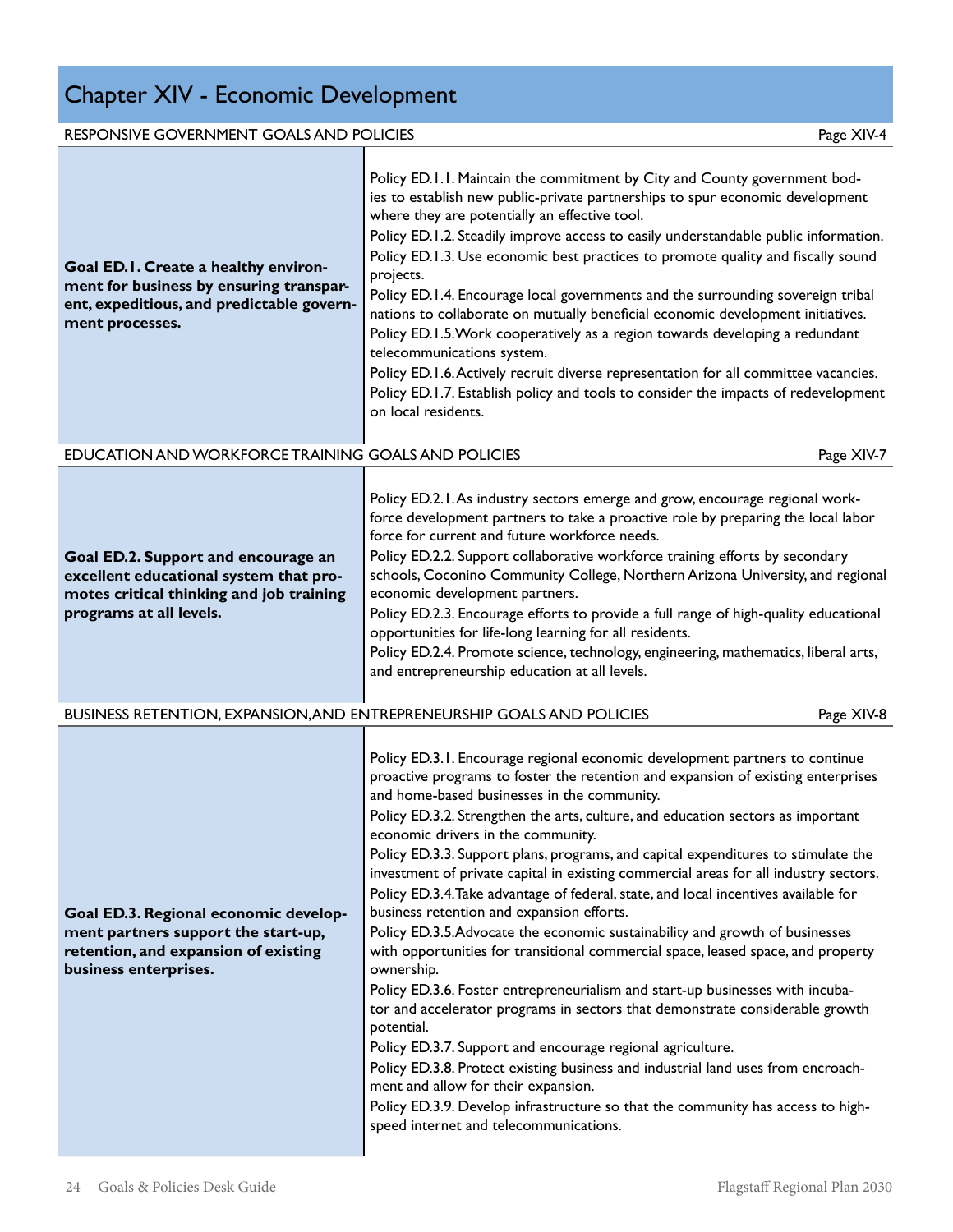| Goal ED.4. Support efforts to recruit<br>diverse new businesses and industries<br>compatible with the region. | Policy ED.4.1. Publicize all developable property, with property owner's consent,<br>within the region with an understanding of infrastructure needs and applicable<br>development standards.<br>Policy ED.4.2. Promote variety and flexibility in land use and development options<br>within the urban growth boundary.<br>Policy ED.4.3. Facilitate regional economic development by participating in coop-<br>erative ventures throughout the northern Arizona region.<br>Policy ED.4.4. Identify and support community resources that assist new business-<br>es, such as workforce development, marketing, building processes, venture capital,<br>financing, and management.<br>Policy ED.4.5. In an effort to promote the sustainability of resources, the City will<br>encourage all new and expanded commercial and industrial development to be<br>energy and water efficient.<br>Policy ED.4.6. Encourage development of specific area plans for targeted industrial,<br>and business park land, which have been identified as major employment centers<br>in the Flagstaff Regional Plan.<br>Policy ED.4.7. When planning for future growth, consider tribal, cultural, and natu-<br>ral resources in balance with community needs.<br>Policy ED.4.8. Support and encourage Native American heritage and culture as<br>contributors to the region's economy.<br>Refer to Chapter VIII - Community Character Goal CC.6. and Chapter XIV - Economic<br>Development Policy ED.6.3. |
|---------------------------------------------------------------------------------------------------------------|---------------------------------------------------------------------------------------------------------------------------------------------------------------------------------------------------------------------------------------------------------------------------------------------------------------------------------------------------------------------------------------------------------------------------------------------------------------------------------------------------------------------------------------------------------------------------------------------------------------------------------------------------------------------------------------------------------------------------------------------------------------------------------------------------------------------------------------------------------------------------------------------------------------------------------------------------------------------------------------------------------------------------------------------------------------------------------------------------------------------------------------------------------------------------------------------------------------------------------------------------------------------------------------------------------------------------------------------------------------------------------------------------------------------------------------------------------------------------------------------|
| Goal ED. 5. The Pulliam Airport will<br>continue to serve the Northern Arizona                                | Policy ED.5.1. Develop an Airport Business Park Specific Plan, outlining potential                                                                                                                                                                                                                                                                                                                                                                                                                                                                                                                                                                                                                                                                                                                                                                                                                                                                                                                                                                                                                                                                                                                                                                                                                                                                                                                                                                                                          |
| region for air transportation, multi-<br>modal connectivity and business growth                               | for connectivity, business and light industrial growth, and gateway opportunities.<br>Policy ED.5.2. Provide a clear process for becoming a business park lessee.                                                                                                                                                                                                                                                                                                                                                                                                                                                                                                                                                                                                                                                                                                                                                                                                                                                                                                                                                                                                                                                                                                                                                                                                                                                                                                                           |
| potential.<br><b>TOURISM GOALS AND POLICIES</b>                                                               | Page XIV-11                                                                                                                                                                                                                                                                                                                                                                                                                                                                                                                                                                                                                                                                                                                                                                                                                                                                                                                                                                                                                                                                                                                                                                                                                                                                                                                                                                                                                                                                                 |
|                                                                                                               | Policy ED.6.1 Support and promote the diversification and specialization of the                                                                                                                                                                                                                                                                                                                                                                                                                                                                                                                                                                                                                                                                                                                                                                                                                                                                                                                                                                                                                                                                                                                                                                                                                                                                                                                                                                                                             |
|                                                                                                               |                                                                                                                                                                                                                                                                                                                                                                                                                                                                                                                                                                                                                                                                                                                                                                                                                                                                                                                                                                                                                                                                                                                                                                                                                                                                                                                                                                                                                                                                                             |
|                                                                                                               | tourism sector, with heritage, eco-, and adventure tourism.<br>Policy ED.6.2. Encourage cultural tourism with the advancement of heritage sites                                                                                                                                                                                                                                                                                                                                                                                                                                                                                                                                                                                                                                                                                                                                                                                                                                                                                                                                                                                                                                                                                                                                                                                                                                                                                                                                             |
| Goal ED. 6. Tourism will continue to pro-<br>vide a year-round revenue source for the                         | and special events.<br>Policy ED.6.3. Continue to advance high-altitude athletic training and "extreme                                                                                                                                                                                                                                                                                                                                                                                                                                                                                                                                                                                                                                                                                                                                                                                                                                                                                                                                                                                                                                                                                                                                                                                                                                                                                                                                                                                      |
| community, while expanding specialized<br>tourist resources and activities.                                   | sport" events and programs.                                                                                                                                                                                                                                                                                                                                                                                                                                                                                                                                                                                                                                                                                                                                                                                                                                                                                                                                                                                                                                                                                                                                                                                                                                                                                                                                                                                                                                                                 |
|                                                                                                               | Policy ED.6.4. Encourage business education about the importance of tourism and<br>its positive impacts on our region.                                                                                                                                                                                                                                                                                                                                                                                                                                                                                                                                                                                                                                                                                                                                                                                                                                                                                                                                                                                                                                                                                                                                                                                                                                                                                                                                                                      |
|                                                                                                               | Refer to Chapter VIII - Community Character Goal CC.6                                                                                                                                                                                                                                                                                                                                                                                                                                                                                                                                                                                                                                                                                                                                                                                                                                                                                                                                                                                                                                                                                                                                                                                                                                                                                                                                                                                                                                       |
| COMMUNITY CHARACTER GOALS AND POLICIES                                                                        | Page XIV-11                                                                                                                                                                                                                                                                                                                                                                                                                                                                                                                                                                                                                                                                                                                                                                                                                                                                                                                                                                                                                                                                                                                                                                                                                                                                                                                                                                                                                                                                                 |
|                                                                                                               | Policy ED.7.1. Support planning, design, and development that positively, creatively,<br>and flexibly contribute to the community image.                                                                                                                                                                                                                                                                                                                                                                                                                                                                                                                                                                                                                                                                                                                                                                                                                                                                                                                                                                                                                                                                                                                                                                                                                                                                                                                                                    |
|                                                                                                               | Policy ED.7.2. Coordinate community branding to effectively position the region<br>for global marketing.                                                                                                                                                                                                                                                                                                                                                                                                                                                                                                                                                                                                                                                                                                                                                                                                                                                                                                                                                                                                                                                                                                                                                                                                                                                                                                                                                                                    |
|                                                                                                               | Policy ED.7.3. Leverage the region's assets of history, culture, and natural environ-                                                                                                                                                                                                                                                                                                                                                                                                                                                                                                                                                                                                                                                                                                                                                                                                                                                                                                                                                                                                                                                                                                                                                                                                                                                                                                                                                                                                       |
| Goal ED.7. Continue to promote and en-<br>hance Flagstaff's unique sense of place                             | ment, as well as educational and scientific facilities, as an economic development<br>tool.                                                                                                                                                                                                                                                                                                                                                                                                                                                                                                                                                                                                                                                                                                                                                                                                                                                                                                                                                                                                                                                                                                                                                                                                                                                                                                                                                                                                 |
| as an economic development driver.                                                                            | Policy ED.7.4. Invest in attractive community gateways, main corridors, and public<br>spaces to draw the business and workforce the region desires.                                                                                                                                                                                                                                                                                                                                                                                                                                                                                                                                                                                                                                                                                                                                                                                                                                                                                                                                                                                                                                                                                                                                                                                                                                                                                                                                         |
|                                                                                                               | Policy ED.7.5. Develop urban infrastructure that supports revitalization and rede-<br>velopment.                                                                                                                                                                                                                                                                                                                                                                                                                                                                                                                                                                                                                                                                                                                                                                                                                                                                                                                                                                                                                                                                                                                                                                                                                                                                                                                                                                                            |
|                                                                                                               | Policy ED.7.6. Support southwest culture in the visual and performing arts, includ-<br>ing for example, an annual Native American Pow-Wow.                                                                                                                                                                                                                                                                                                                                                                                                                                                                                                                                                                                                                                                                                                                                                                                                                                                                                                                                                                                                                                                                                                                                                                                                                                                                                                                                                  |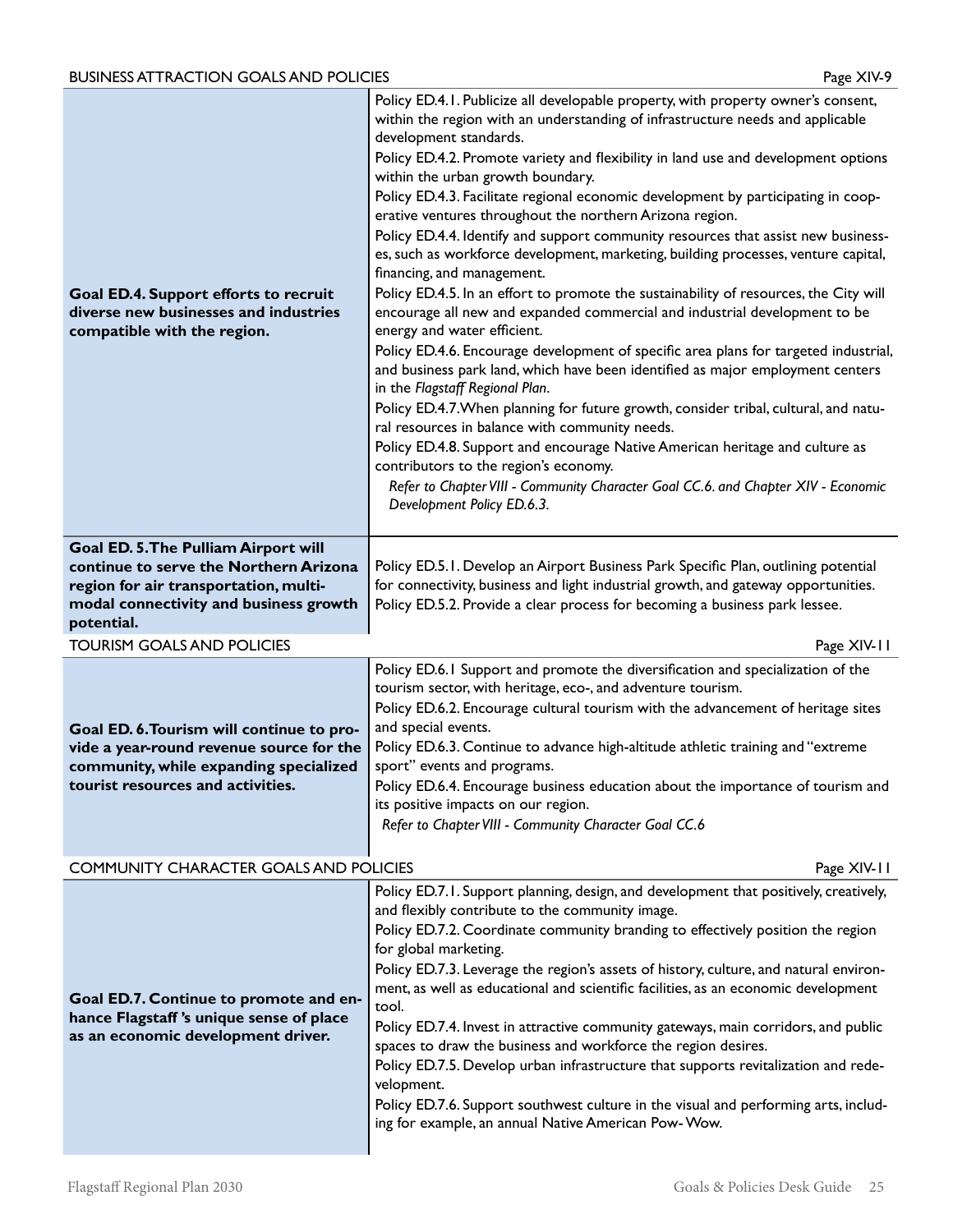| <b>Goal ED.8. Promote the continued</b><br>physical and economic viability of the<br>region's commercial districts by focusing<br>investment on existing and new activity<br>centers.                                                                                                                       | No policies for this goal. |             |
|-------------------------------------------------------------------------------------------------------------------------------------------------------------------------------------------------------------------------------------------------------------------------------------------------------------|----------------------------|-------------|
| REDEVELOPMENT AND INFILL GOALS AND POLICIES                                                                                                                                                                                                                                                                 |                            | Page XIV-12 |
| <b>Goal ED.9. Promote redevelopment and</b><br>infill as a well-established means to ac-<br>complish a variety of community<br>economic, planning, and environmental<br>goals.<br>Refer to Chapter IX - Growth Areas & Land<br>Use, pp. IX-18 through IX-25 for reinvestment<br>goals, policies, and tools. | No policies for this goal. |             |

## Chapter XV - Recreation

| <b>RECREATION GOALS AND POLICIES</b>                                                                                                        | Page XV-6                                                                                                                                                                                                                                                                                                                                                                                                                                                                                                                                                                                                                                                                                                                                 |
|---------------------------------------------------------------------------------------------------------------------------------------------|-------------------------------------------------------------------------------------------------------------------------------------------------------------------------------------------------------------------------------------------------------------------------------------------------------------------------------------------------------------------------------------------------------------------------------------------------------------------------------------------------------------------------------------------------------------------------------------------------------------------------------------------------------------------------------------------------------------------------------------------|
| Goal REC.1. Maintain and grow the re-<br>gion's healthy system of convenient and<br>accessible parks, recreation facilities,<br>and trails. | Policy Rec.1.1. Integrate active and passive recreational sites within walking<br>distance throughout the region to promote a healthy community for all City and<br>County residents and visitors.<br>Policy Rec.1.2. Promote public and private partnerships to offer parks, recreation<br>facilities, and resources.<br>Policy Rec. I.3. Coordinate City, County, and Forest Service recreational planning<br>to best serve the community.<br>Policy Rec.1.4. Design new or updated public facilities to include parks, open<br>space, and/or recreational opportunities where feasible.<br>Policy Rec.1.5. Incorporate sustainable building and maintenance technologies and<br>universal design into parks and recreation facilities. |